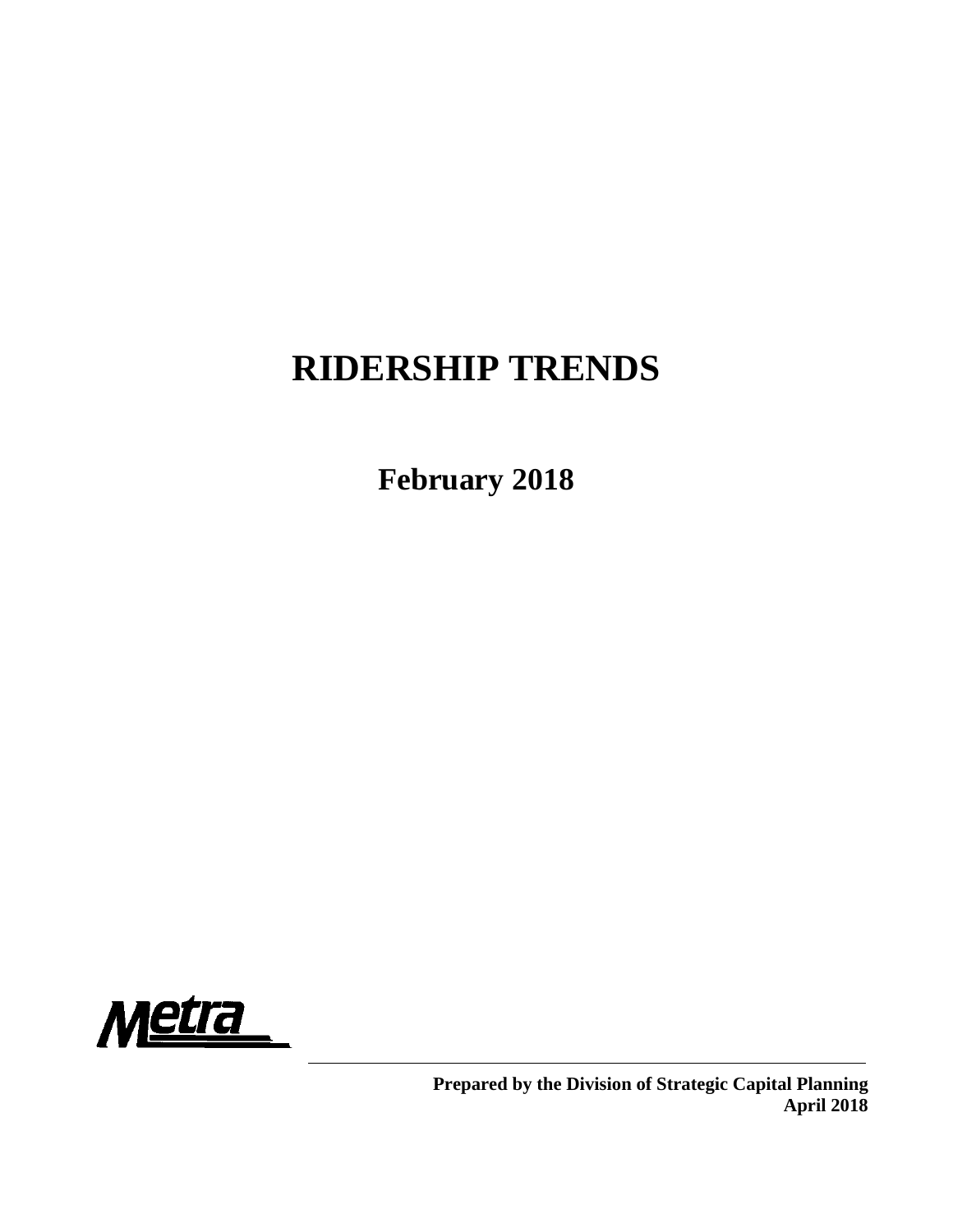## **Table of Contents**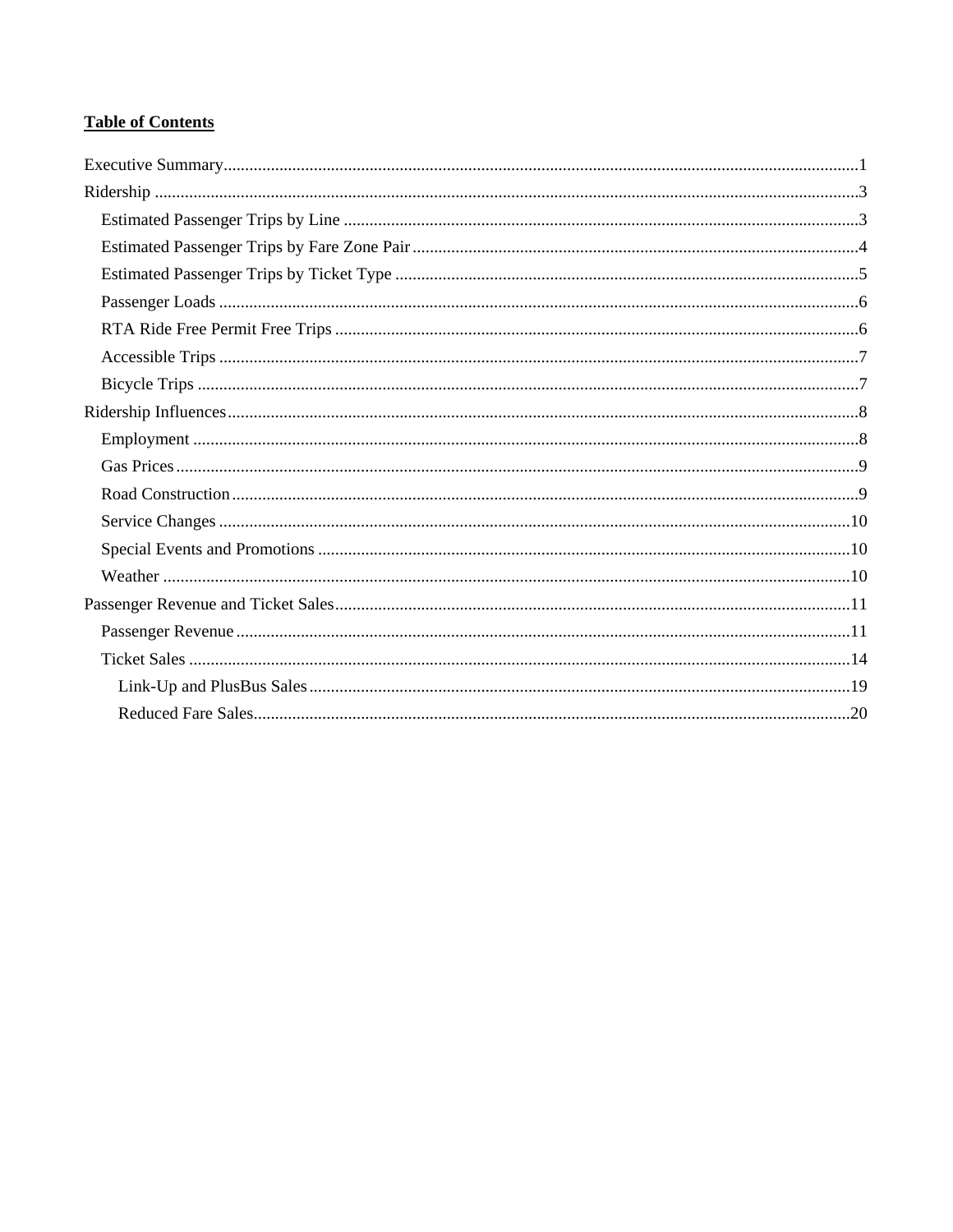#### **Executive Summary**

Estimated passenger trips decreased 5.6 percent in February 2018 compared to February 2017. February 2018 had the same number of weekdays, Saturdays, and Sundays compared to February 2017. Estimated passenger trips have decreased 2.7 percent in the last 12 months compared to the previous 12 months. A snow storm on February  $9<sup>th</sup>$  reduced passenger loads by half on that Friday.

On February 1, Adult One-Way Ticket fares increased by \$0.25, the 10-Ride Ticket fares increased from 9.0 to 9.5 One-Way Tickets, Adult Monthly Pass fares increased from 28.5 to 29.0 One-Way Tickets, and the Weekend Pass fare increased from \$8.00 to \$10.00. As in previous years, stockpiling of 10-Ride Tickets occurred in advance of the fare increase. As a result, 10-Ride Ticket passenger trips and passenger revenue are overstated in January and will be understated in subsequent months.

| <b>Table 1: Estimated Passenger Trips by Month</b> |        |        |                                  |        |        |           |           |  |  |  |
|----------------------------------------------------|--------|--------|----------------------------------|--------|--------|-----------|-----------|--|--|--|
| Month                                              |        |        | <b>Estimated Passenger Trips</b> |        |        | Change    |           |  |  |  |
|                                                    | 2014   | 2015   | 2016                             | 2017   | 2018   | 2014-2018 | 2017-2018 |  |  |  |
| Jan                                                | 6,437  | 6,764  | 6,513                            | 6,762  | 6,661  | 3.5%      | $-1.5%$   |  |  |  |
| Feb                                                | 6,419  | 6,297  | 6,310                            | 5,985  | 5,651  | $-12.0%$  | $-5.6%$   |  |  |  |
| Mar                                                | 6,805  | 6,770  | 6,666                            | 6,474  |        |           |           |  |  |  |
| Apr                                                | 6,885  | 6,663  | 6,497                            | 6,305  |        |           |           |  |  |  |
| May                                                | 6,953  | 6,656  | 6,681                            | 6,608  |        |           |           |  |  |  |
| Jun                                                | 7,318  | 7,260  | 7,066                            | 6,941  |        |           |           |  |  |  |
| Jul                                                | 7,473  | 7,286  | 7,110                            | 6,759  |        |           |           |  |  |  |
| Aug                                                | 7,192  | 7,100  | 6,866                            | 7,055  |        |           |           |  |  |  |
| Sep                                                | 7,144  | 6,896  | 6,766                            | 6,530  |        |           |           |  |  |  |
| Oct                                                | 7,260  | 6,949  | 6,832                            | 6,740  |        |           |           |  |  |  |
| Nov                                                | 6,760  | 6,606  | 6,943                            | 6,475  |        |           |           |  |  |  |
| <b>Dec</b>                                         | 6,724  | 6,385  | 6,153                            | 5,976  |        |           |           |  |  |  |
| Year-to-date                                       | 12,856 | 13,062 | 12,823                           | 12,747 | 12,312 | $-4.2%$   | $-3.4%$   |  |  |  |
| <b>Last 3 Months</b>                               | 19,345 | 19,786 | 19,207                           | 18,900 | 18,288 | $-5.5%$   | $-3.2%$   |  |  |  |
| Last 12 Months                                     | 82,383 | 83,575 | 81,391                           | 80,326 | 78,175 | $-5.1%$   | $-2.7%$   |  |  |  |



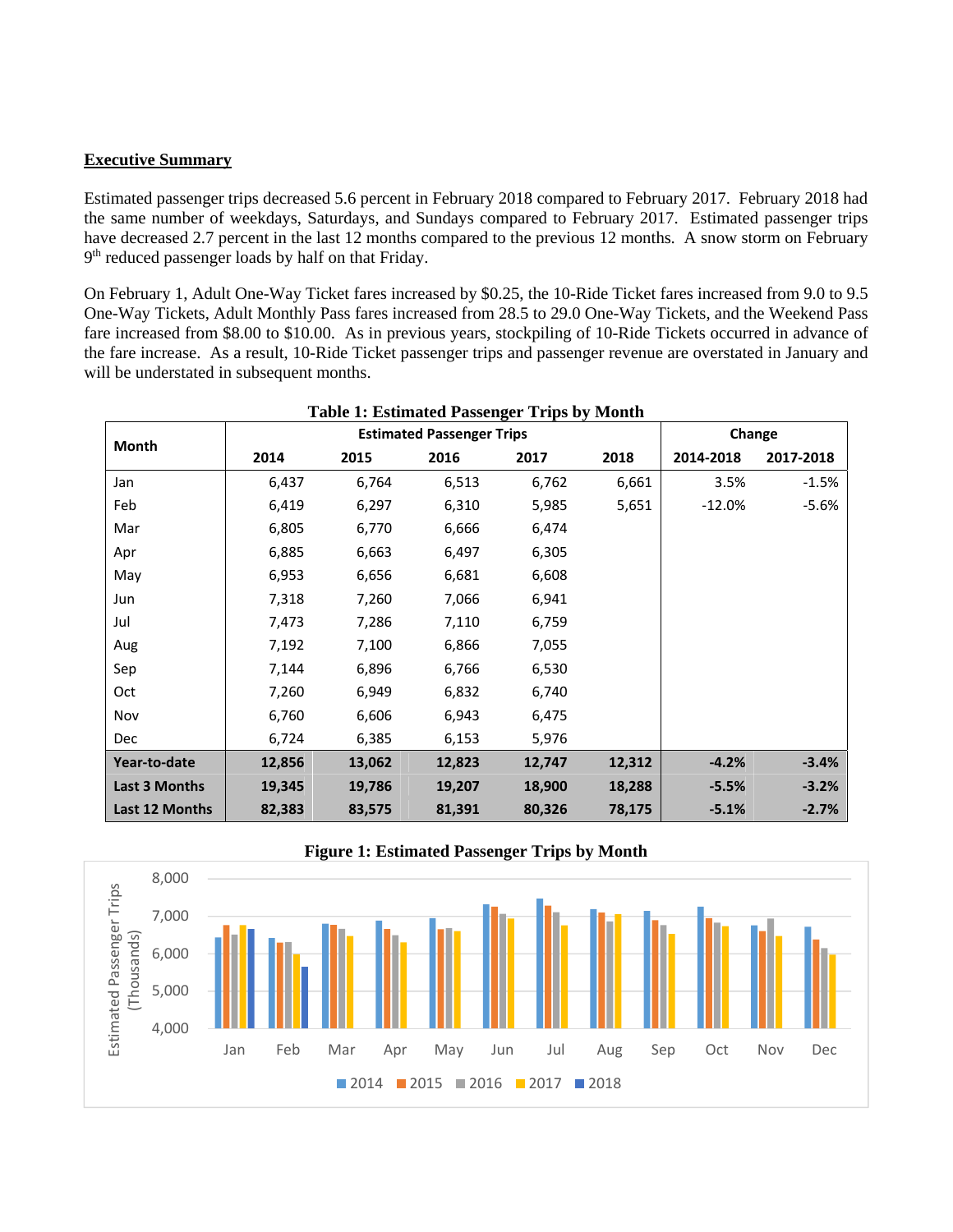For the 2018 budget year, Metra estimated total annual passenger trips to be 77.8 million. To track how well ridership is comparing to this budgeted amount, monthly estimates have been calculated by distributing the budgeted trips throughout the year based on the distribution in previous years. Unanticipated differences in holiday and special event travel are common explanations for variations between the monthly budget distribution and actual ridership. These effects are less pronounced at the quarterly and annual level. Table 2 shows the estimated monthly passenger trips compared to this distribution.

|                    | <b>Estimated Passenger Trips</b> |                      |          |
|--------------------|----------------------------------|----------------------|----------|
| <b>Month</b>       | (Thousands)                      |                      | Variance |
|                    | <b>Budget (2018)</b>             | <b>Actual (2018)</b> |          |
| Jan                | 6,800                            | 6,661                | $-2.1%$  |
| Feb                | 5,900                            | 5,651                | $-4.2%$  |
| Mar                | 6,200                            |                      |          |
| <b>1st Quarter</b> | 18,900                           |                      |          |
| Apr                | 6,400                            |                      |          |
| May                | 6,500                            |                      |          |
| Jun                | 6,600                            |                      |          |
| 2nd Quarter        | 19,500                           |                      |          |
| Jul                | 6,900                            |                      |          |
| Aug                | 7,000                            |                      |          |
| Sep                | 6,200                            |                      |          |
| 3rd Quarter        | 20,100                           |                      |          |
| Oct                | 6,900                            |                      |          |
| Nov                | 6,500                            |                      |          |
| Dec                | 5,900                            |                      |          |
| <b>4th Quarter</b> | 19,300                           |                      |          |
| Year-to-date       | 12,700                           | 12,312               | $-3.1%$  |
| <b>Total</b>       | 77,800                           |                      |          |

**Table 2: Estimated vs. Budget Passenger Trips**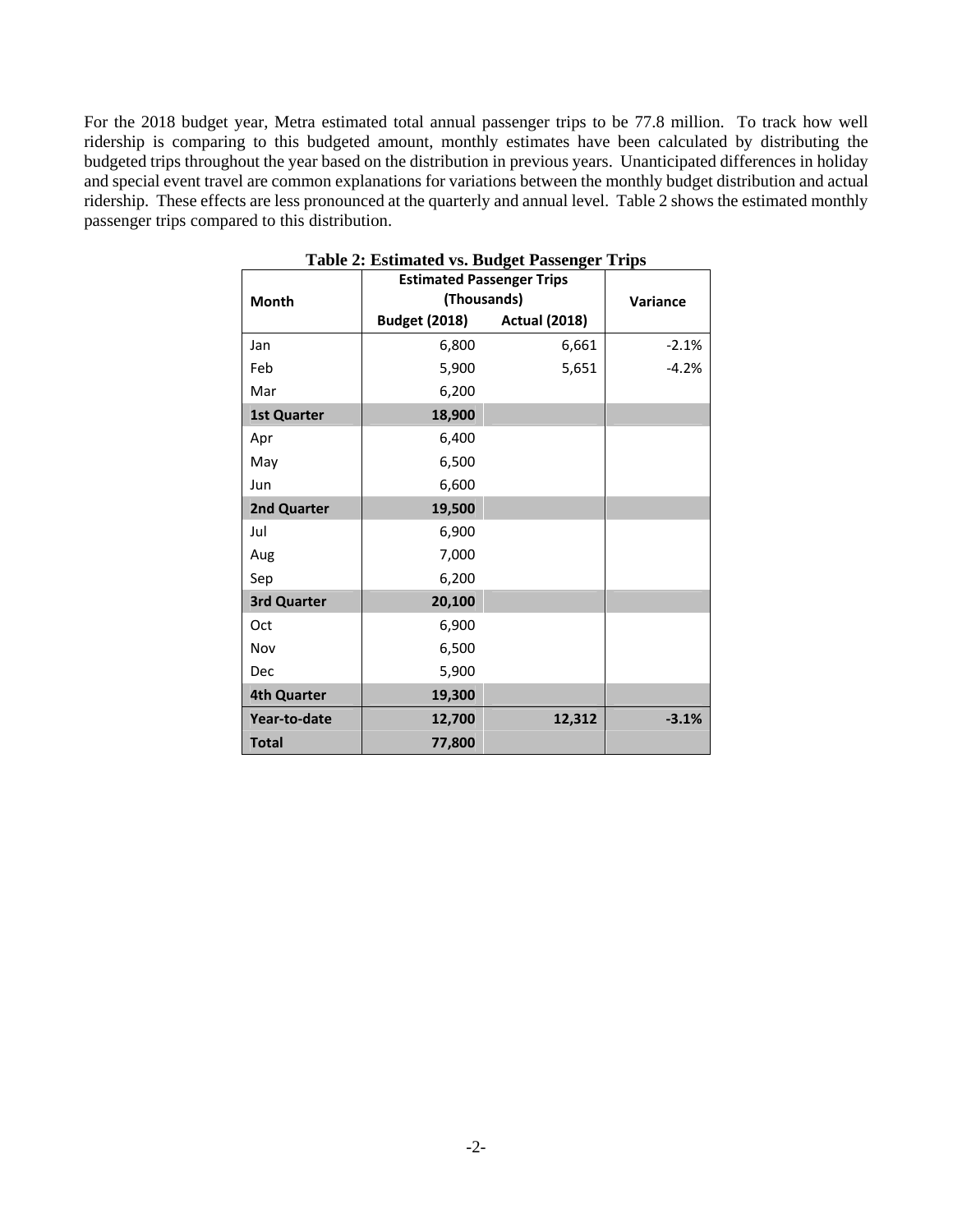#### **Ridership**

Estimated ridership figures are based on the number of ticket sales multiplied by a standard ridership factor unique to each ticket type, in addition to the number of RTA Ride Free Permit passenger trips reported by conductors.

#### **Estimated Passenger Trips by Line**

Table 3 shows estimated passenger trips by line for the current month, the last three months, and the last 12 months. Estimated passenger trips decreased by 3.2 percent in the last three months compared to the previous year, and decreased 2.7 percent in the last 12 months compared to the previous year.

| Table 5: Estimated I assenger Trips by Emic |           |           |         |            |               |          |                |            |         |  |  |
|---------------------------------------------|-----------|-----------|---------|------------|---------------|----------|----------------|------------|---------|--|--|
| Line                                        |           | February  |         |            | Last 3 Months |          | Last 12 Months |            |         |  |  |
|                                             | 2017      | 2018      | Change  | 2017       | 2018          | Change   | 2017           | 2018       | Change  |  |  |
| <b>BNSF</b>                                 | 1,232,952 | 1,182,653 | $-4.1%$ | 3,862,536  | 3,789,284     | $-1.9%$  | 16,340,452     | 16,180,100 | $-1.0%$ |  |  |
| НC                                          | 58,244    | 56,645    | $-2.7%$ | 179,253    | 174,421       | $-2.7%$  | 728,198        | 724,153    | $-0.6%$ |  |  |
| MD-N                                        | 504,866   | 471,344   | $-6.6%$ | 1,624,072  | 1,584,770     | $-2.4%$  | 6,924,507      | 6,795,537  | $-1.9%$ |  |  |
| MD-W                                        | 488,571   | 456,448   | $-6.6%$ | 1,522,562  | 1,460,537     | $-4.1%$  | 6,592,562      | 6,306,730  | $-4.3%$ |  |  |
| ME                                          | 646,282   | 598,626   | $-7.4%$ | 2,020,946  | 1,882,258     | $-6.9%$  | 8,616,267      | 8,039,583  | $-6.7%$ |  |  |
| <b>NCS</b>                                  | 128,235   | 124,845   | $-2.6%$ | 404,573    | 402,649       | $-0.5%$  | 1,724,207      | 1,683,708  | $-2.3%$ |  |  |
| <b>RI</b>                                   | 616,977   | 584,974   | $-5.2%$ | 1,928,431  | 1,856,607     | $-3.7\%$ | 8,098,903      | 7,871,324  | $-2.8%$ |  |  |
| <b>SWS</b>                                  | 196,541   | 191,681   | $-2.5%$ | 604,248    | 593,634       | $-1.8%$  | 2,524,247      | 2,450,135  | $-2.9%$ |  |  |
| UP-N                                        | 675,999   | 625,306   | -7.5%   | 2,156,367  | 2,065,767     | $-4.2%$  | 9,219,235      | 8,969,515  | $-2.7%$ |  |  |
| UP-NW                                       | 814,923   | 764,235   | $-6.2%$ | 2,607,306  | 2,535,825     | $-2.7%$  | 11,160,783     | 10,856,479 | $-2.7%$ |  |  |
| UP-W                                        | 621,311   | 594,483   | $-4.3%$ | 1,989,213  | 1,942,429     | $-2.4%$  | 8,397,088      | 8,298,150  | $-1.2%$ |  |  |
| <b>Total</b>                                | 5,984,900 | 5,651,237 | $-5.6%$ | 18,899,504 | 18,288,178    | $-3.2%$  | 80,326,447     | 78,175,411 | $-2.7%$ |  |  |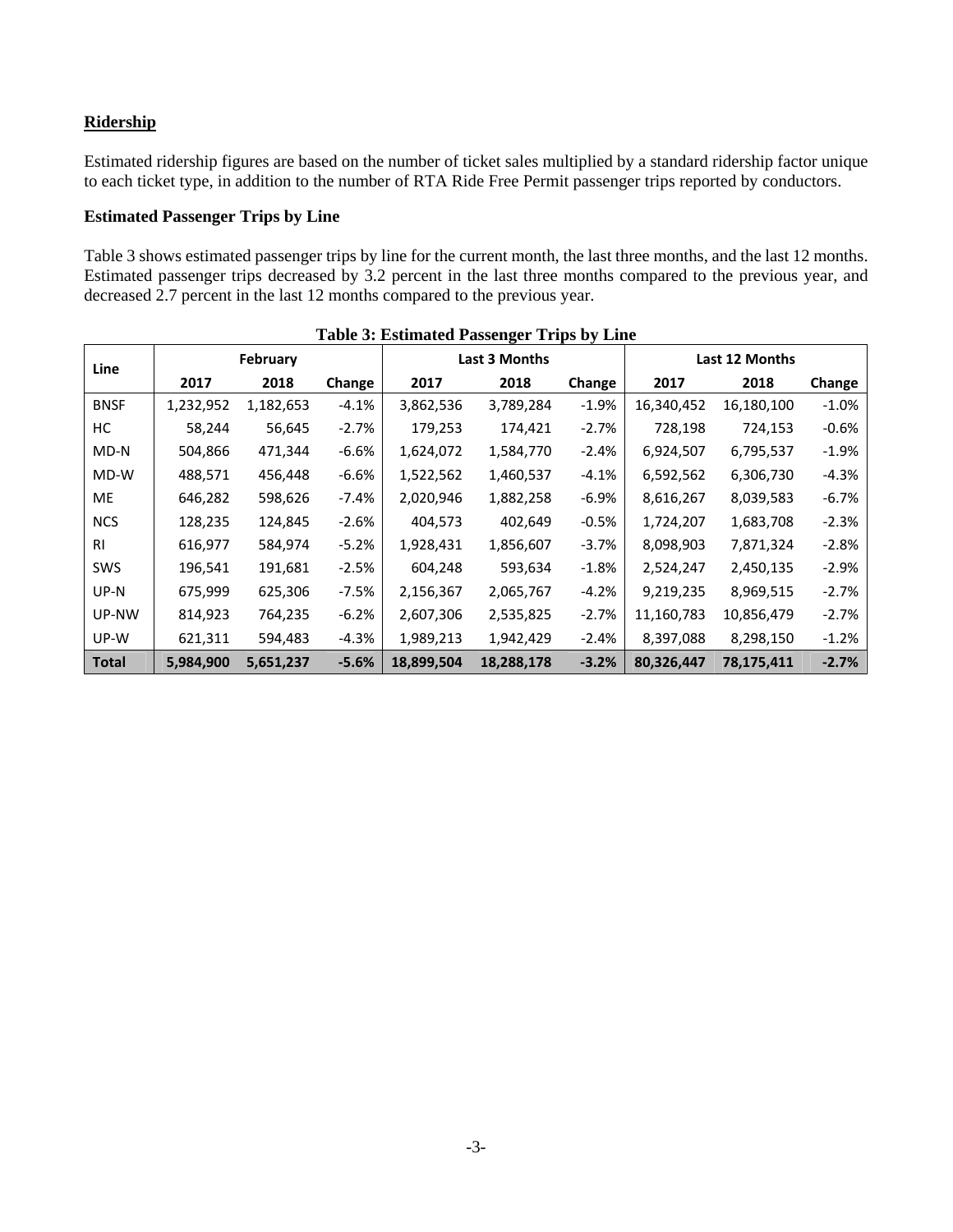## **Estimated Passenger Trips by Fare Zone Pair**

Table 4 shows estimated passenger trips by fare zone pair for the current month, the last three months, and the last 12 months. The long-term decline in No Zone Pair passenger trips is expected to continue as data collection improvements and the shift to the Ventra App cause fewer trips to be reported without a zone pair.

| <b>Zone Pair</b> |       | <b>February (Thousands)</b> |          |        | <b>Last 3 Months</b> |          | Last 12 Months |        |          |  |
|------------------|-------|-----------------------------|----------|--------|----------------------|----------|----------------|--------|----------|--|
|                  | 2017  | 2018                        | Change   | 2017   | 2018                 | Change   | 2017           | 2018   | Change   |  |
| $A-A$            | 18    | 17                          | $-8.8%$  | 58     | 54                   | $-6.3%$  | 262            | 237    | $-9.5%$  |  |
| $A - B$          | 444   | 417                         | $-6.0%$  | 1,398  | 1,344                | $-3.8%$  | 5,825          | 5,630  | $-3.3%$  |  |
| A-C              | 829   | 795                         | $-4.1%$  | 2,587  | 2,538                | $-1.9%$  | 10,717         | 10,550 | $-1.6%$  |  |
| A-D              | 1,016 | 967                         | $-4.8%$  | 3,162  | 3,077                | $-2.7%$  | 13,165         | 12,947 | $-1.7%$  |  |
| $A-E$            | 1,271 | 1,218                       | $-4.2%$  | 3,966  | 3,883                | $-2.1%$  | 16,617         | 16,400 | $-1.3%$  |  |
| A-F              | 772   | 742                         | $-3.9%$  | 2,398  | 2,341                | $-2.4%$  | 10,084         | 9,849  | $-2.3%$  |  |
| $A-G$            | 466   | 453                         | $-2.9%$  | 1,435  | 1,424                | $-0.8%$  | 6,032          | 6,009  | $-0.4%$  |  |
| A-H              | 379   | 358                         | $-5.3%$  | 1,200  | 1,151                | $-4.1%$  | 5,089          | 4,889  | $-3.9%$  |  |
| $A-I$            | 128   | 123                         | $-3.9%$  | 407    | 395                  | $-2.8%$  | 1,713          | 1,650  | $-3.6%$  |  |
| $A-J$            | 22    | 20                          | $-8.7%$  | 73     | 68                   | $-6.3%$  | 315            | 291    | $-7.6%$  |  |
| $A-K$            | 25    | 23                          | $-6.8%$  | 81     | 78                   | $-4.2%$  | 343            | 330    | $-4.0%$  |  |
| $A-M$            | 6     | 5                           | $-17.0%$ | 21     | 19                   | $-9.4%$  | 101            | 87     | $-13.3%$ |  |
| Intermediate     | 192   | 176                         | $-8.7%$  | 597    | 554                  | $-7.2%$  | 2,561          | 2,418  | $-5.6%$  |  |
| No Zone Pair     | 416   | 336                         | $-19.1%$ | 1,518  | 1,362                | $-10.3%$ | 7,503          | 6,887  | $-8.2%$  |  |
| <b>Total</b>     | 5,985 | 5,651                       | $-5.6%$  | 18,900 | 18,288               | $-3.2%$  | 80,326         | 78,175 | $-2.7%$  |  |

**Table 4: Estimated Passenger Trips by Fare Zone Pair**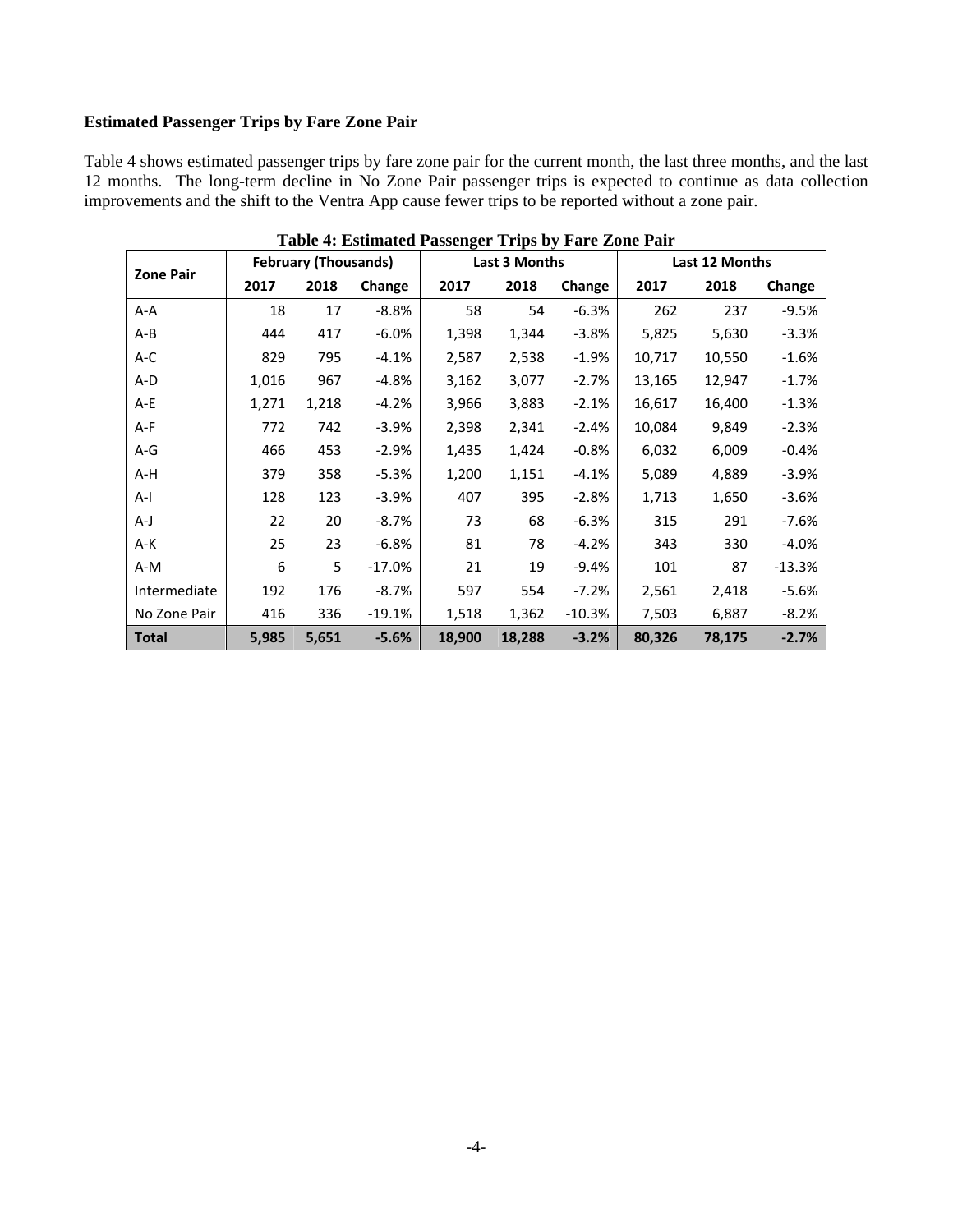#### **Estimated Passenger Trips by Ticket Type**

Table 5 shows estimated passenger trips by ticket type for the current month, the last three months, and the last 12 months. Special event tickets and other data irregularities can affect month-to-month comparisons of passenger trips by ticket type:

- Stockpiling of 10-Ride Tickets occurred in advance of the 2017 and 2018 fare increases. As a result, 10- Ride Ticket passenger trips are overstated in January and are understated in subsequent months.
- The large decrease in special event passenger trips in November, the last three months, and the last 12 months compared to the previous year is due to the November 2016 Cubs Rally.

|                             |       |       | <b>February (Thousands)</b> |              |              | <b>Last 3 Months (Thousands)</b> |        |          |              |              |
|-----------------------------|-------|-------|-----------------------------|--------------|--------------|----------------------------------|--------|----------|--------------|--------------|
| <b>Ticket Type</b>          |       |       |                             | <b>Share</b> | <b>Share</b> |                                  |        |          | <b>Share</b> | <b>Share</b> |
|                             | 2017  | 2018  | Change                      | 2017         | 2018         | 2017                             | 2018   | Change   | 2017         | 2018         |
| <b>Monthly Pass</b>         | 3,938 | 3,712 | $-5.7%$                     | 65.7%        | 65.6%        | 11,509                           | 10,714 | $-6.9%$  | 61.0%        | 58.7%        |
| 10-Ride Ticket              | 1,218 | 1,171 | $-3.9%$                     | 20.3%        | 20.7%        | 4,453                            | 4,748  | 6.6%     | 23.6%        | 26.0%        |
| One-Way Ticket              | 566   | 568   | 0.4%                        | 9.4%         | 10.0%        | 2,003                            | 1,937  | $-3.3%$  | 10.6%        | 10.6%        |
| <b>Weekend Pass</b>         | 200   | 147   | $-26.4%$                    | 3.3%         | 2.6%         | 690                              | 665    | $-3.5%$  | 3.7%         | 3.6%         |
| <b>Special Passes</b>       |       |       |                             | 0.0%         | 0.0%         | $\Omega$                         | 0      | $-72.5%$ | 0.0%         | 0.0%         |
| <b>RTA Ride Free Permit</b> | 73    | 64    | $-12.9%$                    | 1.2%         | 1.1%         | 221                              | 202    | $-8.6%$  | 1.2%         | 1.1%         |
| Total <sup>1</sup>          | 5,995 | 5,662 | $-5.6%$                     |              |              | 18,876                           | 18,265 | $-3.2%$  |              |              |

|  |  | <b>Table 5: Estimated Passenger Trips by Ticket Type</b> |
|--|--|----------------------------------------------------------|
|  |  |                                                          |

|                       | Last 12 Months (Thousands) |        |          |              |              |  |  |  |  |
|-----------------------|----------------------------|--------|----------|--------------|--------------|--|--|--|--|
| <b>Ticket Type</b>    |                            |        |          | <b>Share</b> | <b>Share</b> |  |  |  |  |
|                       | 2017                       | 2018   | Change   | 2017         | 2018         |  |  |  |  |
| <b>Monthly Pass</b>   | 48,417                     | 45,594 | $-5.8%$  | 60.2%        | 58.3%        |  |  |  |  |
| 10-Ride Ticket        | 17,790                     | 18,868 | 6.1%     | 22.1%        | 24.1%        |  |  |  |  |
| One-Way Ticket        | 9,461                      | 9,201  | $-2.8%$  | 11.8%        | 11.8%        |  |  |  |  |
| <b>Weekend Pass</b>   | 3,371                      | 3,471  | 3.0%     | 4.2%         | 4.4%         |  |  |  |  |
| <b>Special Passes</b> | 338                        | 129    | $-61.9%$ | 0.4%         | 0.2%         |  |  |  |  |
| RTA Ride Free Permit  | 986                        | 922    | $-6.4%$  | 1.2%         | 1.2%         |  |  |  |  |
| Total <sup>1</sup>    | 80,362                     | 78.184 | $-2.7%$  |              |              |  |  |  |  |

<sup>1</sup> Passenger trip totals differ from those presented in other tables in this report, due to adjustments made for group sales, marketing sales, and refunds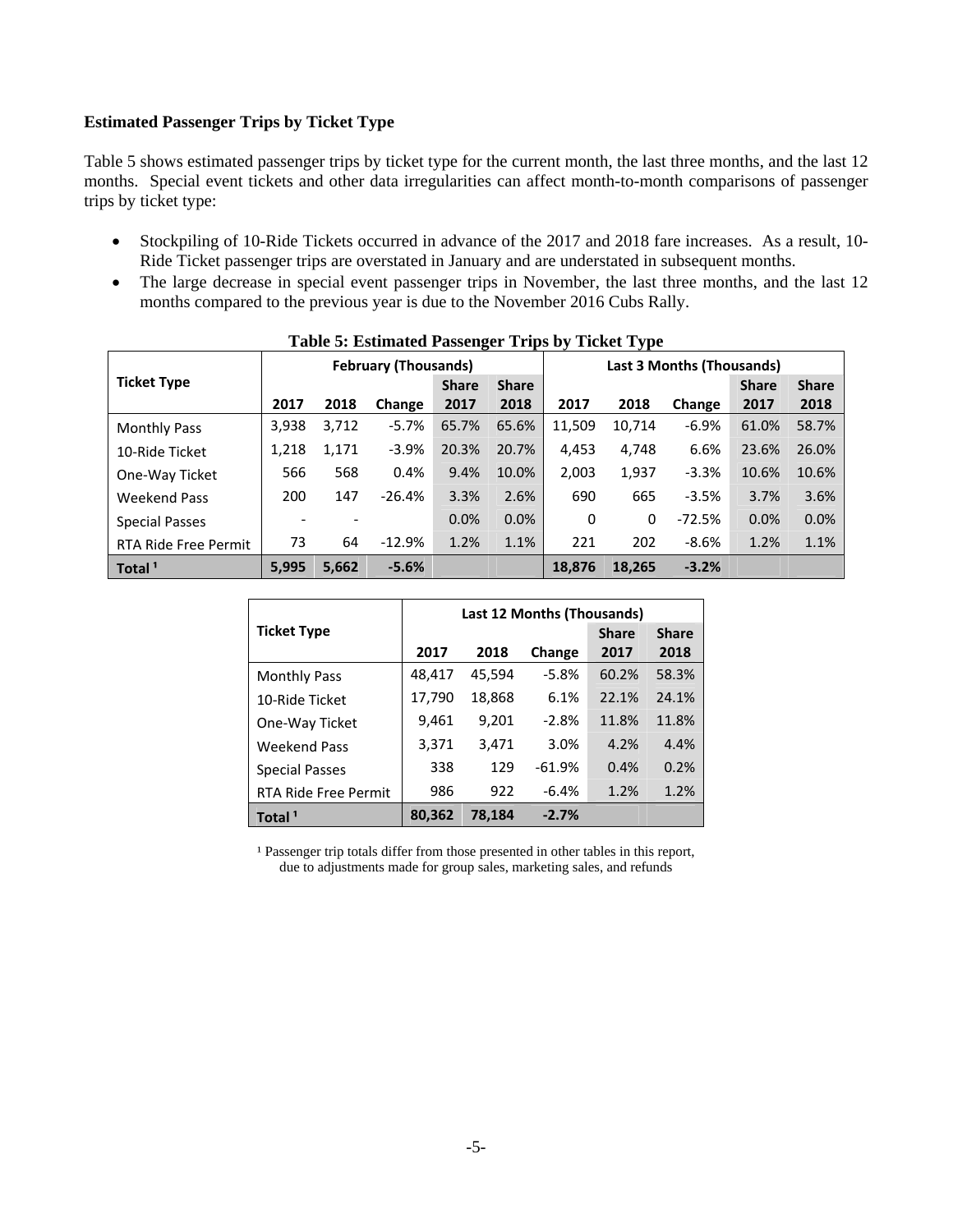#### **Passenger Loads**

Table 6 shows the average daily passenger loads by service period for the current month, the last three months, and the last 12 months, derived from conductor counts. Average peak-peak direction passenger loads decreased by 3.5 percent compared to the previous year, and average total weekday passenger loads decreased by 2.8 percent in the same period.

| <b>Service Period</b>    |      | <b>February (Thousands)</b> | 0        | Last 3 Months<br>(Thousands) |      |         | Last 12 Months<br>(Thousands) |      |         |
|--------------------------|------|-----------------------------|----------|------------------------------|------|---------|-------------------------------|------|---------|
|                          | 2017 | 2018                        | Change   | 2017                         | 2018 | Change  | 2017                          | 2018 | Change  |
| Peak - Peak Direction    | 219  | 211                         | $-3.5%$  | 209                          | 204  | $-2.2%$ | 218                           | 215  | $-1.4%$ |
| Peak - Reverse Direction | 18   | 19                          | 2.9%     | 18                           | 19   | 4.5%    | 20                            | 20   | 1.1%    |
| Midday                   | 29   | 28                          | $-3.1%$  | 30                           | 30   | $-0.9%$ | 32                            | 32   | 0.4%    |
| Evening                  | 14   | 14                          | 1.2%     | 14                           | 14   | $-0.7%$ | 17                            | 16   | $-3.6%$ |
| Weekday                  | 280  | 272                         | $-2.8%$  | 271                          | 267  | $-1.5%$ | 287                           | 283  | $-1.1%$ |
| Saturday                 | 54   | 46                          | $-14.9%$ | 59                           | 54   | $-7.3%$ | 67                            | 65   | $-3.9%$ |
| Sunday                   | 33   | 28                          | $-14.9%$ | 33                           | 31   | $-7.0%$ | 42                            | 40   | $-4.7%$ |

#### **Table 6: Average Daily Passenger Loads**

#### **RTA Ride Free Permit Free Trips**

Figure 2 shows the number of RTA Ride Free Permit passenger trips for the last five years. Trips are included in ridership estimates because Metra is eligible for reimbursement for the number provided.



#### **Figure 2: RTA Ride Free Permit Passenger Trips**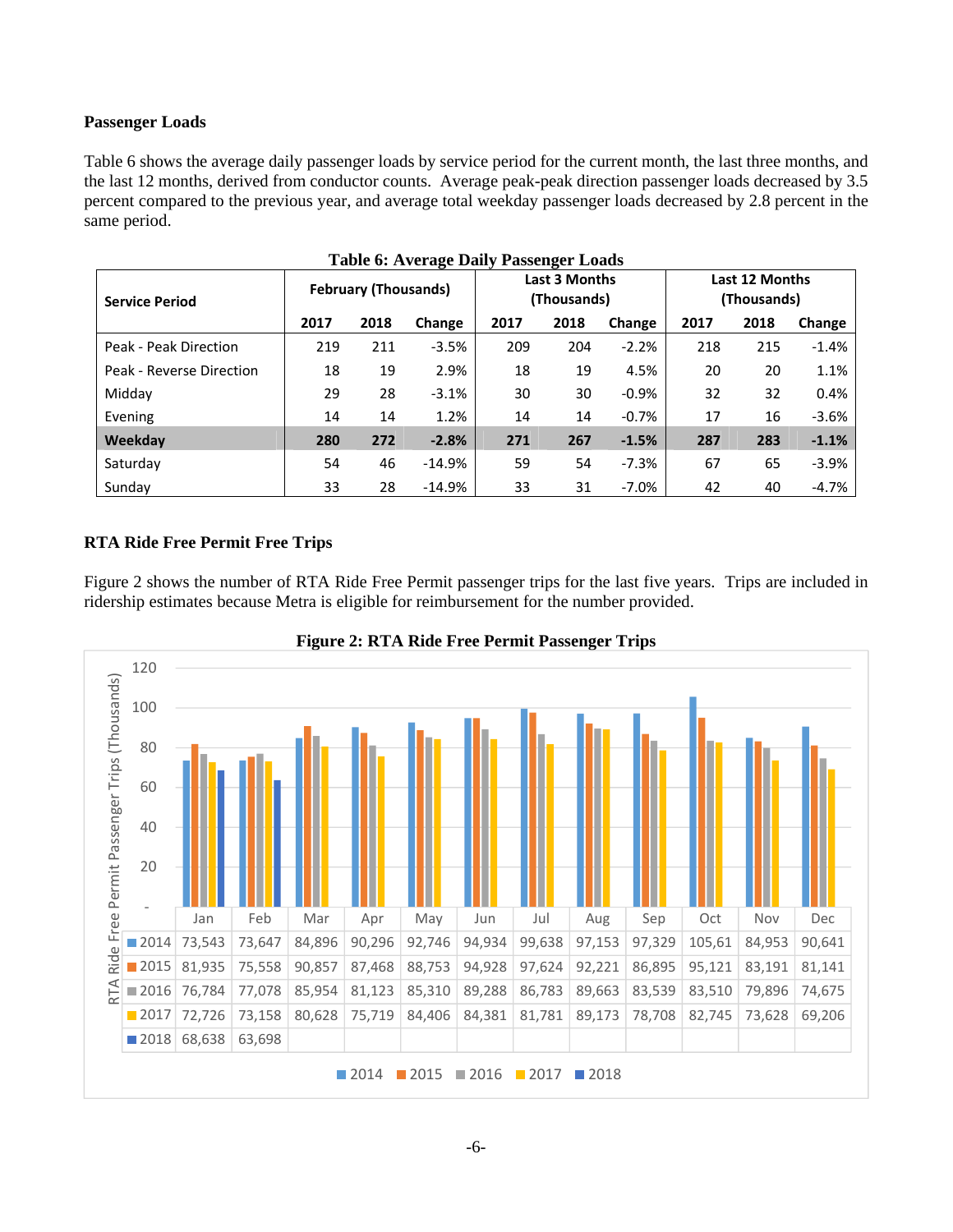#### **Accessible Trips**

Figure 3 shows the number of trips provided using accessible equipment. Accessible equipment consists of bridge plates on the Metra Electric and wheelchair lifts on all other lines.





## **Bicycle Trips**

Figure 4 shows the number of trips provided where the passenger transported a bicycle.



**Figure 4: Bicycle Trips**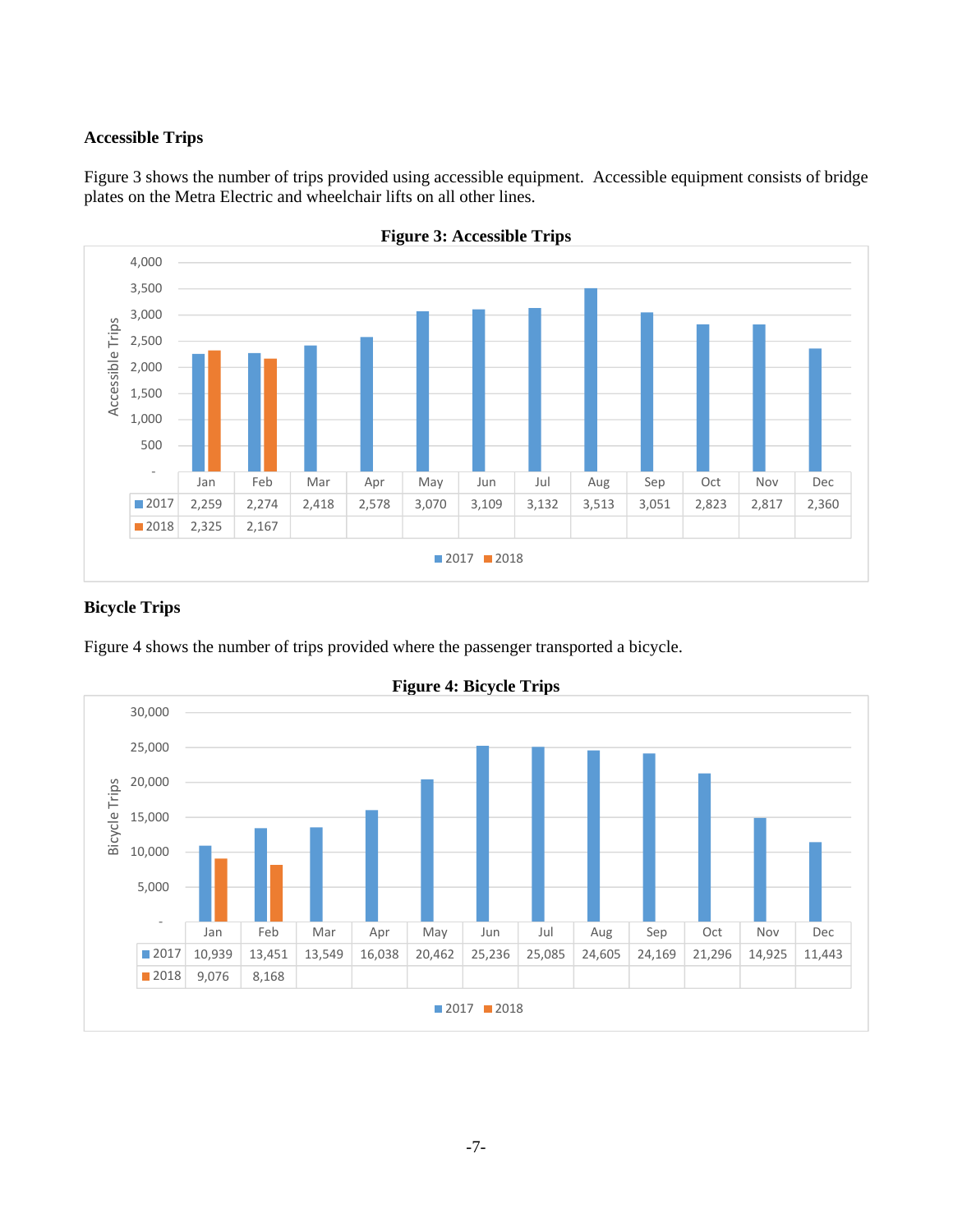#### **Ridership Influences**

Many different factors (such as the employment, gas prices, road construction, service changes, and special events) can influence ridership trends.

#### **Employment**

Figure 5 shows the number of persons employed in the six-county Chicago Region. The number of persons employed increased 1.0 percent in February 2018 compared to February 2017.





| Year                       | Jan   | Feb   | Mar   | Apr   | May   | Jun   | Jul   | Aug   | Sep   | Oct   | Nov   | <b>Dec</b> | Year-to-<br>date<br>Average |
|----------------------------|-------|-------|-------|-------|-------|-------|-------|-------|-------|-------|-------|------------|-----------------------------|
| 2014                       | 3,922 | 3,927 | 3,972 | 3,960 | 3,980 | 4,045 | 4,068 | 4,032 | 4,033 | 4,076 | 4,075 | 4,075      | 3,925                       |
| 2015                       | 4,010 | 4,014 | 4,016 | 4,038 | 4,066 | 4,122 | 4,134 | 4,108 | 4,084 | 4,107 | 4,078 | 4,072      | 4,012                       |
| 2016                       | 4,033 | 4,078 | 4,115 | 4,128 | 4,150 | 4,192 | 4,218 | 4,155 | 4,125 | 4,106 | 4,105 | 4,087      | 4,056                       |
| 2017                       | 4.044 | 4,070 | 4,098 | 4,066 | 4,102 | 4,156 | 4,151 | 4,089 | 4,085 | 4,088 | 4,115 | 4,102      | 4,057                       |
| 2018                       | 4,050 | 4,112 |       |       |       |       |       |       |       |       |       |            | 4,081                       |
| Change<br>$2017 -$<br>2018 | 0.1%  | 1.0%  |       |       |       |       |       |       |       |       |       |            | 0.6%                        |

*Source: Illinois Department of Employment Security*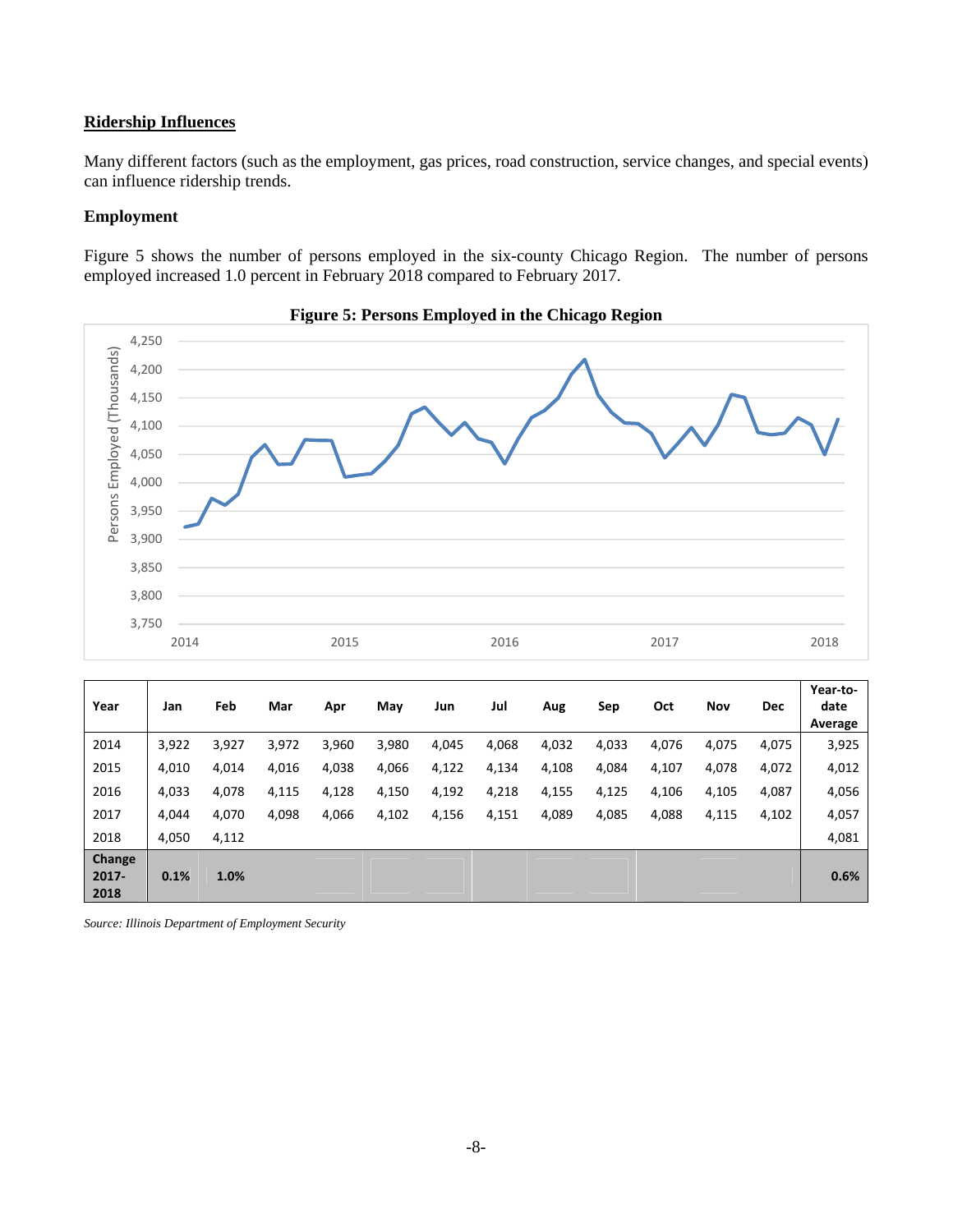#### **Gas Prices**

Figure 6 shows the average price of unleaded regular gas for the Chicago-Gary-Kenosha area. The average price of a gallon of regular unleaded gas was \$2.59 in February 2018, \$0.28 higher compared to February 2017.



**Figure 6: Chicago Region Average Gas Prices** 

|  | Source: Bureau of Labor Statistics |
|--|------------------------------------|

#### **Road Construction**

**Change**

No new roadway construction projects of regional significance began in January. The following projects are either under construction or were recently completed:

2017 \$2.45 \$2.32 \$2.35 \$2.55 \$2.43 \$2.34 \$2.38 \$2.45 \$2.58 \$2.54 \$2.74 \$2.58 \$2.45  $2018$  \$2.69 \$2.59 \$0.00 \$0.00 \$0.00 \$0.00 \$0.00 \$0.00 \$0.00 \$1.64

**<sup>2017</sup>‐<sup>2018</sup> \$0.24 \$0.28 \$0.00 \$0.00 \$0.00 \$0.00 \$0.00 \$0.00 \$0.00 \$0.00 \$0.00 \$0.00 \$0.26**

 Jane Byrne Interchange Reconfiguration – In 2015, work began on a major reconfiguration of the Jane Byrne Interchange. Work is expected to continue through 2021.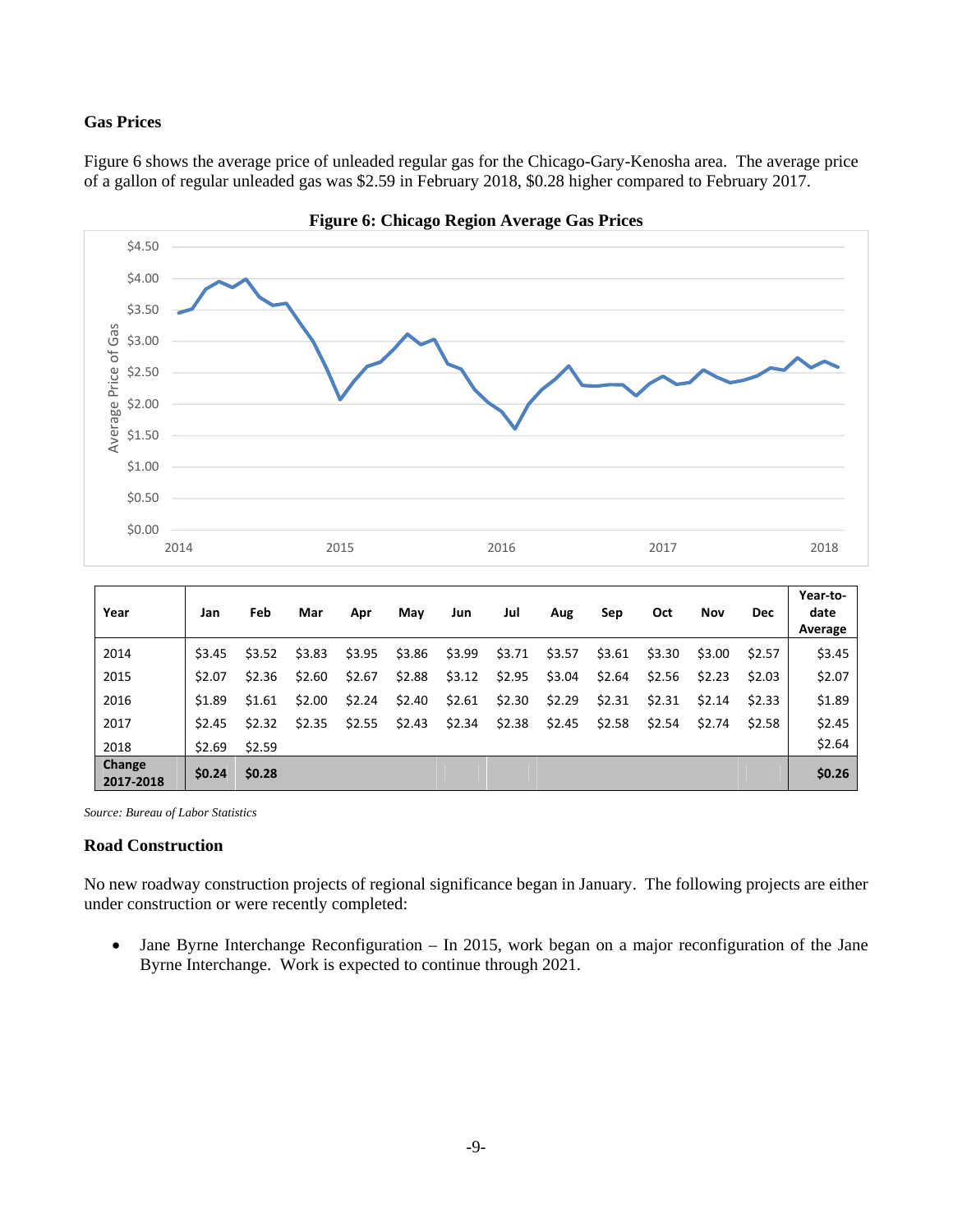#### **Service Changes**

The following service changes occurred on February 5:

- Romeoville Station opened on the Heritage Corridor Line.
- Schedule changes and the elimination of some weekday trains occurred on the North Central Service, SouthWest Service, Rock Island, and Milwaukee District West Lines.

#### **Special Events and Promotions**

The CTA provided special bus service on weekdays from Metra's downtown stations to McCormick Place for the Chicago Auto Show (February 10-19).

#### **Weather**

The Chicago region was affected by a winter storm on February 9. The BNSF Line operated on a reduced schedule on this day due to the winter storm. Average weekday passenger loads in February 2018 were 271,800; on February 9 passenger loads were 123,701.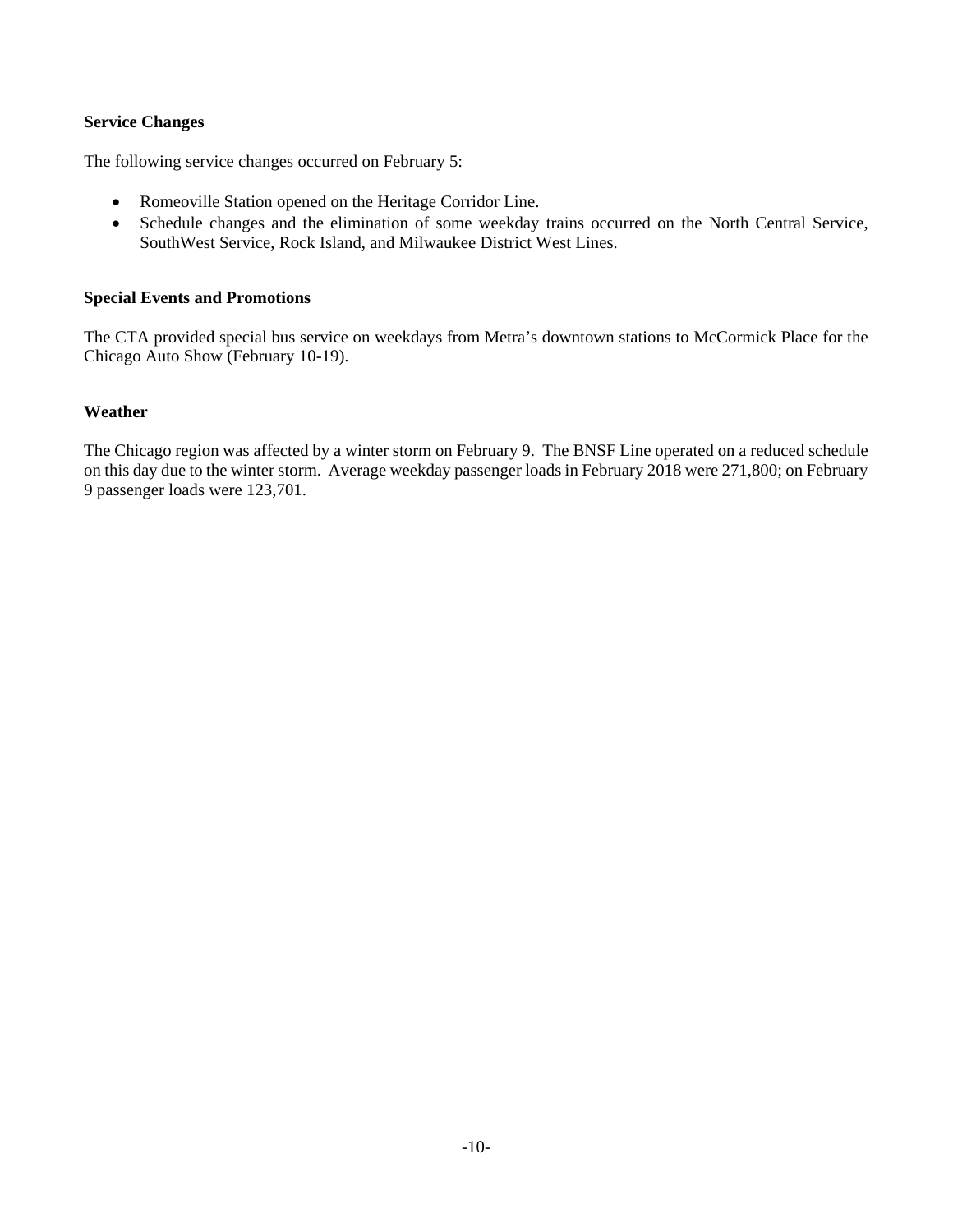#### **Passenger Revenue and Ticket Sales**

Changes in fares, ticket policies, and ticket sales channels can affect passenger revenue and ticket sales trends:

- The Ventra App was introduced in November 2015, causing a long-term shift from ticket agent and conductor sales to sales through the app.
- Cash vending machines (previously present only on the Metra Electric Line) were eliminated in May 2017, causing a shift toward conductor sales on the Metra Electric Line.
- The Ticket by Mail program was eliminated in July 2017.
- In February 2018, Adult One-Way Ticket fares increased by \$0.25, 10-Ride Ticket fares increased from 9.0 to 9.5 One-Way Tickets, Adult Monthly Pass fares increased from 28.5 to 29.0 One-Way Tickets, and the Weekend Pass fare increased from \$8.00 to \$10.00.

Special event tickets and other data irregularities can affect month-to-month comparisons of passenger revenue and ticket sales figures:

- Monthly passes are available on the Ventra App from the  $20<sup>th</sup>$  of the previous month to the  $5<sup>th</sup>$  of the month in which they are valid. In January 2018, the  $5<sup>th</sup>$  of the month fell on the Friday before many commuters returned to work from the holidays. As a result, monthly pass sales in January 2018 were atypically low.
- Stockpiling of 10-Ride Tickets occurred in advance of the 2017 and 2018 fare increases. As a result, 10- Ride Ticket passenger revenue and ticket sales is overstated in January and is understated in subsequent months.
- The large decrease in special pass passenger revenue and ticket sales in the last 12 months compared to the previous year is due to the November 2016 Cubs Rally.

#### **Passenger Revenue**

Table 7 shows passenger revenue by line for the current month, the last three months, and the last 12 months.

|              |          |                             |         | Table 7. I assenger revenue by Ellie |                                  |         |                            |           |         |  |
|--------------|----------|-----------------------------|---------|--------------------------------------|----------------------------------|---------|----------------------------|-----------|---------|--|
| Line         |          | <b>February (Thousands)</b> |         |                                      | <b>Last 3 Months (Thousands)</b> |         | Last 12 Months (Thousands) |           |         |  |
|              | 2017     | 2018                        | Change  | 2017                                 | 2018                             | Change  | 2017                       | 2018      | Change  |  |
| <b>BNSF</b>  | \$5,677  | \$5,860                     | 3.2%    | \$17,345                             | \$18,233                         | 5.1%    | \$72,190                   | \$76,307  | 5.7%    |  |
| НC           | \$285    | \$294                       | 3.3%    | \$852                                | \$881                            | 3.5%    | \$3,390                    | \$3,607   | 6.4%    |  |
| MD-N         | \$2,337  | \$2,365                     | 1.2%    | \$7,350                              | \$7,678                          | 4.5%    | \$30,827                   | \$32,267  | 4.7%    |  |
| MD-W         | \$2,257  | \$2,284                     | 1.2%    | \$6,874                              | \$7,057                          | 2.7%    | \$29,369                   | \$29,805  | 1.5%    |  |
| ME           | \$2,680  | \$2,676                     | $-0.2%$ | \$8,113                              | \$8,087                          | $-0.3%$ | \$33,975                   | \$33,877  | $-0.3%$ |  |
| <b>NCS</b>   | \$679    | \$701                       | 3.1%    | \$2,094                              | \$2,223                          | 6.2%    | \$8,825                    | \$9,152   | 3.7%    |  |
| <b>RI</b>    | \$2,682  | \$2,727                     | 1.7%    | \$8,133                              | \$8,375                          | 3.0%    | \$33,682                   | \$34,932  | 3.7%    |  |
| <b>SWS</b>   | \$851    | \$887                       | 4.2%    | \$2,540                              | \$2,671                          | 5.2%    | \$10,438                   | \$10,858  | 4.0%    |  |
| UP-N         | \$2,750  | \$2,756                     | 0.2%    | \$8,529                              | \$8,780                          | 2.9%    | \$36,041                   | \$37,585  | 4.3%    |  |
| UP-NW        | \$3,848  | \$3,882                     | 0.9%    | \$12,058                             | \$12,531                         | 3.9%    | \$50,907                   | \$52,567  | 3.3%    |  |
| UP-W         | \$2,827  | \$2,917                     | 3.2%    | \$8,841                              | \$9,218                          | 4.3%    | \$36,826                   | \$38,752  | 5.2%    |  |
| <b>Total</b> | \$26,873 | \$27,349                    | 1.8%    | \$82,730                             | \$85,734                         | 3.6%    | \$346,470                  | \$359,708 | 3.8%    |  |

#### **Table 7: Passenger Revenue by Line**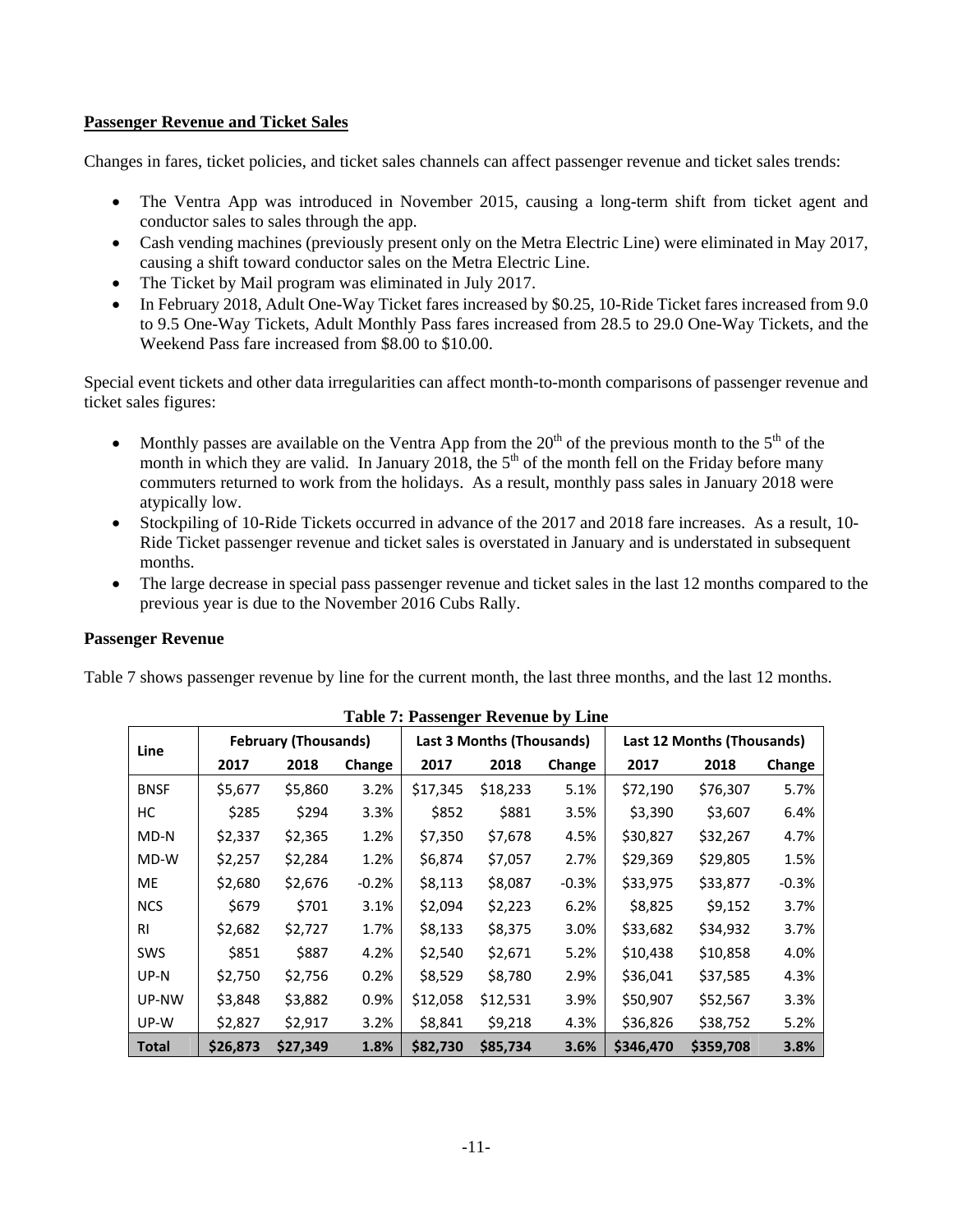Table 8 shows passenger revenue by ticket type for the current month, the last three months, and the last 12 months.

|                       |          |          |                             | Table 6. I assenger incremed by Ticket Type |              |          |                                  |         |              |              |
|-----------------------|----------|----------|-----------------------------|---------------------------------------------|--------------|----------|----------------------------------|---------|--------------|--------------|
|                       |          |          | <b>February (Thousands)</b> |                                             |              |          | <b>Last 3 Months (Thousands)</b> |         |              |              |
| <b>Ticket Type</b>    |          |          |                             | <b>Share</b>                                | <b>Share</b> |          |                                  |         | <b>Share</b> | <b>Share</b> |
|                       | 2017     | 2018     | Change                      | 2017                                        | 2018         | 2017     | 2018                             | Change  | 2017         | 2018         |
| <b>Monthly Pass</b>   | \$16,309 | \$16,256 | $-0.3%$                     | 60.6%                                       | 59.3%        | \$45,594 | \$45,219                         | $-0.8%$ | 55.1%        | 52.8%        |
| 10-Ride Ticket        | \$6,588  | \$6,970  | 5.8%                        | 24.5%                                       | 25.4%        | \$23,184 | \$26,326                         | 13.6%   | 28.0%        | 30.7%        |
| One-Way Ticket        | \$3,377  | \$3,580  | 6.0%                        | 12.6%                                       | 13.1%        | \$11,757 | \$11,957                         | 1.7%    | 14.2%        | 13.9%        |
| Weekend Pass          | \$636    | \$587    | -7.7%                       | 2.4%                                        | 2.1%         | \$2,164  | \$2,220                          | 2.6%    | 2.6%         | 2.6%         |
| <b>Special Passes</b> |          |          |                             | 0.0%                                        | 0.0%         | \$1      | \$0                              | -77.8%  | 0.0%         | 0.0%         |
| <b>Total</b>          | \$26,910 | \$27,394 | 1.8%                        |                                             |              | \$82,700 | \$85,722                         | 3.7%    |              |              |

**Table 8: Passenger Revenue by Ticket Type** 

|                       | <b>Last 12 Months (Thousands)</b> |           |          |              |              |  |  |  |
|-----------------------|-----------------------------------|-----------|----------|--------------|--------------|--|--|--|
| <b>Ticket Type</b>    |                                   |           |          | <b>Share</b> | <b>Share</b> |  |  |  |
|                       | 2017                              | 2018      | Change   | 2017         | 2018         |  |  |  |
| <b>Monthly Pass</b>   | \$188,639                         | \$189,724 | 0.6%     | 54.4%        | 52.7%        |  |  |  |
| 10-Ride Ticket        | \$91,628                          | \$102,618 | 12.0%    | 26.4%        | 28.5%        |  |  |  |
| One-Way               |                                   |           |          |              |              |  |  |  |
| <b>Ticket</b>         | \$54,831                          | \$55,800  | 1.8%     | 15.8%        | 15.5%        |  |  |  |
| <b>Weekend Pass</b>   | \$10,692                          | \$11,159  | 4.4%     | 3.1%         | 3.1%         |  |  |  |
| <b>Special Passes</b> | \$849                             | \$471     | $-44.5%$ | 0.2%         | 0.1%         |  |  |  |
| Total <sup>1</sup>    | \$346,638                         | \$359,773 | 3.8%     |              |              |  |  |  |

<sup>1</sup> Passenger revenue totals differ from those presented in other tables in this report, due to adjustments made for group sales, marketing sales, and refunds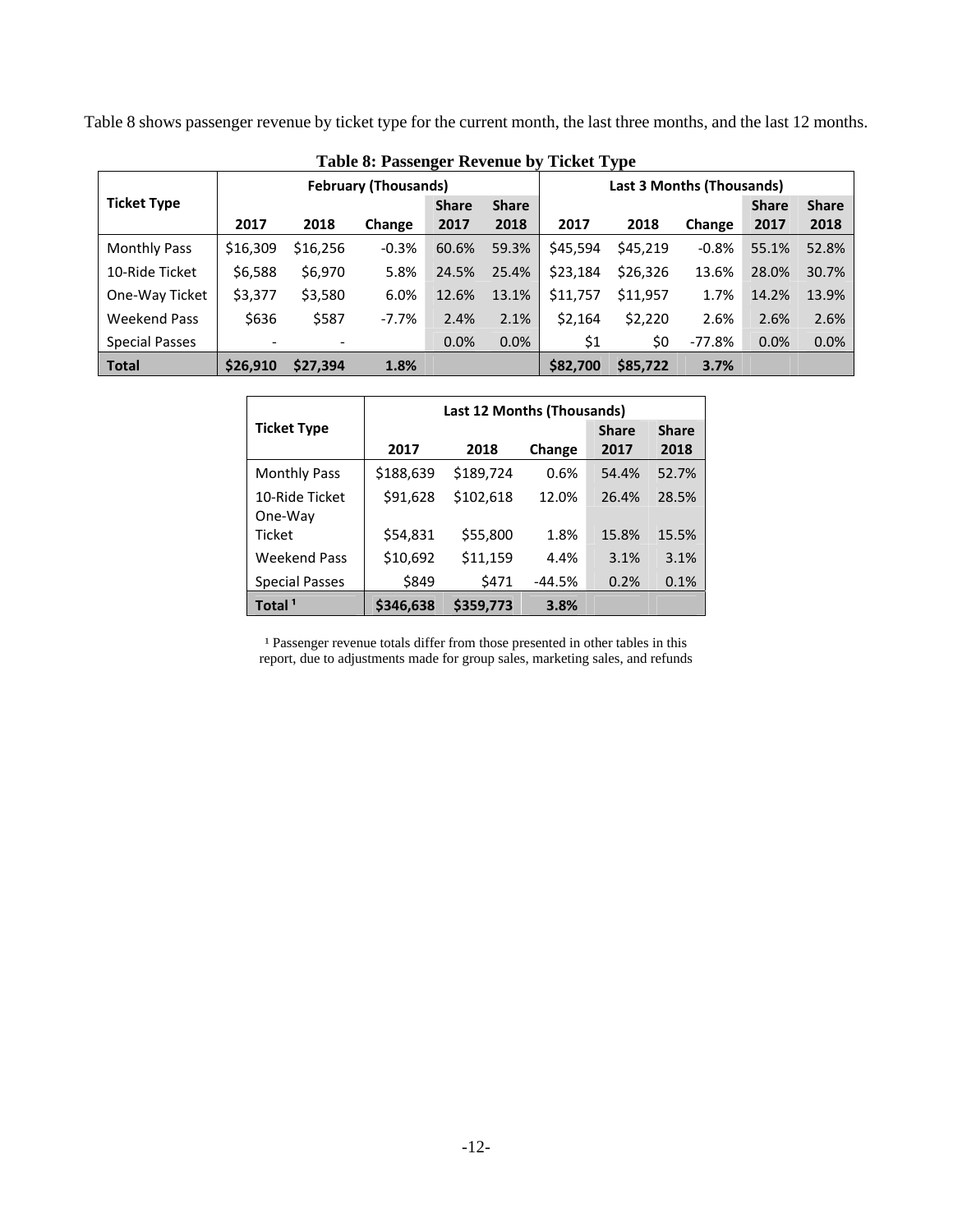Table 9 shows passenger revenue by ticket type and sales channel for the current month 2017 and 2018.

|                         |          | <b>Monthly Pass (Thousands)</b>   |          |                      |                      |         |         | 10-Ride Ticket (Thousands)                          |                      |                      |
|-------------------------|----------|-----------------------------------|----------|----------------------|----------------------|---------|---------|-----------------------------------------------------|----------------------|----------------------|
| <b>Sales Channel</b>    | 2017     | 2018                              | Change   | <b>Share</b><br>2017 | <b>Share</b><br>2018 | 2017    | 2018    | Change                                              | <b>Share</b><br>2017 | <b>Share</b><br>2018 |
| <b>Commuter Benefit</b> | \$5,278  | \$5,246                           | $-0.6%$  | 32.4%                | 32.3%                | \$611   | \$654   | 7.1%                                                | 9.3%                 | 9.4%                 |
| Conductor               |          |                                   |          | 0.0%                 | 0.0%                 |         |         |                                                     | 0.0%                 | 0.0%                 |
| Internet                | \$410    | \$474                             | 15.5%    | 2.5%                 | 2.9%                 | \$59    | \$53    | $-10.9%$                                            | 0.9%                 | 0.8%                 |
| Mail                    | \$536    |                                   | $-100%$  | 3.3%                 | 0.0%                 | \$0     |         |                                                     | 0.0%                 | 0.0%                 |
| <b>Ticket Agent</b>     | \$5,419  | \$5,080                           | $-6.3%$  | 33.2%                | 31.3%                | \$2,253 | \$2,003 | $-11.1%$                                            | 34.2%                | 28.7%                |
| <b>Vending Machine</b>  | \$669    | \$620                             | $-7.3%$  | 4.1%                 | 3.8%                 | \$525   | \$369   | $-29.7%$                                            | 8.0%                 | 5.3%                 |
| Ventra App              | \$3,997  | \$4,836                           | 21.0%    | 24.5%                | 29.7%                | \$3,139 | \$3,891 | 23.9%                                               | 47.7%                | 55.8%                |
| <b>Total</b>            | \$16,309 | \$16,256                          | $-0.3%$  |                      |                      | \$6,588 | \$6,970 | 5.8%                                                |                      |                      |
|                         |          |                                   |          |                      |                      |         |         |                                                     |                      |                      |
|                         |          | <b>One-Way Ticket (Thousands)</b> |          |                      |                      |         |         | <b>Weekend, Special, Ravinia Passes (Thousands)</b> |                      |                      |
| <b>Sales Channel</b>    | 2017     | 2018                              | Change   | <b>Share</b><br>2017 | <b>Share</b><br>2018 | 2017    | 2018    | Change                                              | <b>Share</b><br>2017 | <b>Share</b><br>2018 |
| <b>Commuter Benefit</b> |          |                                   |          | 0.0%                 | 0.0%                 |         |         |                                                     | 0.0%                 | 0.0%                 |
| Conductor               | \$825    | \$795                             | $-3.5%$  | 24.4%                | 22.2%                | \$358   | \$298   | $-16.9%$                                            | 55.8%                | 50.7%                |
| Internet                |          |                                   |          | 0.0%                 | 0.0%                 |         |         |                                                     | 0.0%                 | 0.0%                 |
| Mail                    |          |                                   |          | 0.0%                 | 0.0%                 |         |         |                                                     | 0.0%                 | 0.0%                 |
| <b>Ticket Agent</b>     | \$1,160  | \$1,008                           | $-13.2%$ | 34.4%                | 28.1%                | \$91    | \$63    | $-30.4%$                                            | 14.2%                | 10.8%                |
| <b>Vending Machine</b>  | \$205    | \$131                             | $-36.2%$ | 6.1%                 | 3.6%                 | \$34    | \$22    | $-36.8%$                                            | 5.3%                 | 3.7%                 |
| Ventra App              | \$1,188  | \$1,646                           | 38.6%    | 35.2%                | 46.0%                | \$158   | \$205   | 29.7%                                               | 24.6%                | 34.9%                |

|  |  |  | Table 9: Passenger Revenue by Ticket Type and Sales Channel (Current Month) |
|--|--|--|-----------------------------------------------------------------------------|
|  |  |  |                                                                             |

|                        | All Ticket Types (Thousands) |          |          |                      |                      |  |  |  |  |  |
|------------------------|------------------------------|----------|----------|----------------------|----------------------|--|--|--|--|--|
| <b>Sales Channel</b>   | 2017                         | 2018     | Change   | <b>Share</b><br>2017 | <b>Share</b><br>2018 |  |  |  |  |  |
| Commuter Benefit       | \$5,889                      | \$5,901  | 0.2%     | 21.9%                | 21.5%                |  |  |  |  |  |
| Conductor              | \$1,182                      | \$1,093  | $-7.6%$  | 4.4%                 | 4.0%                 |  |  |  |  |  |
| Internet               | \$469                        | \$527    | 12.2%    | 1.7%                 | 1.9%                 |  |  |  |  |  |
| Mail                   | \$536                        | \$0      | $-100%$  | 2.0%                 | 0.0%                 |  |  |  |  |  |
| Ticket Agent           | \$8,924                      | \$8,154  | $-8.6%$  | 33.2%                | 29.8%                |  |  |  |  |  |
| <b>Vending Machine</b> | \$1,432                      | \$1,141  | $-20.3%$ | 5.3%                 | 4.2%                 |  |  |  |  |  |
| Ventra App             | \$8,482                      | \$10,578 | 24.7%    | 31.5%                | 38.6%                |  |  |  |  |  |
| Total                  | \$26.915                     | \$27.394 | 1.8%     |                      |                      |  |  |  |  |  |

<sup>1</sup> Passenger revenue totals differ from those presented in other tables in this report, due to adjustments made for group sales, marketing sales, and refunds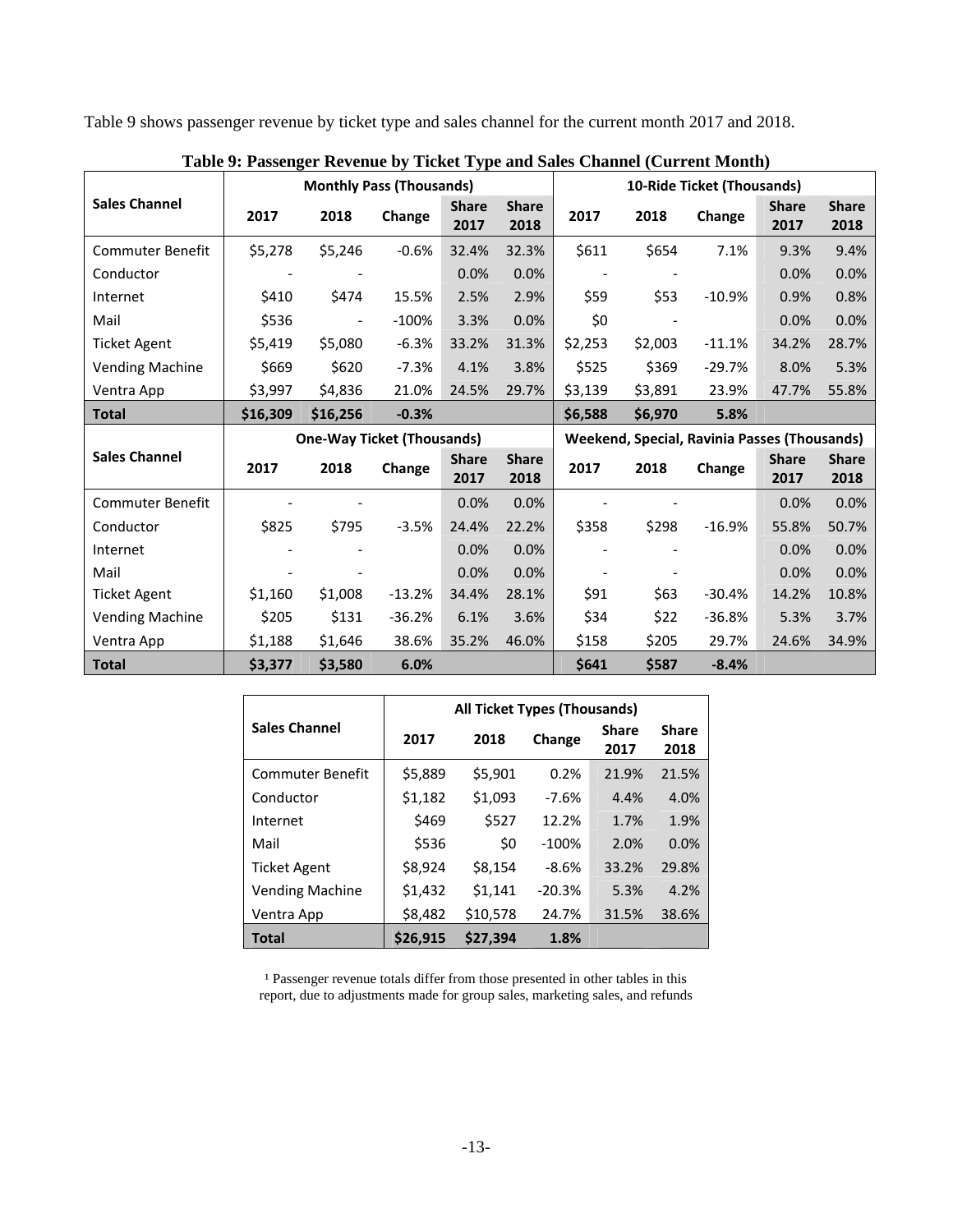#### **Ticket Sales**

Table 10 shows ticket sales by ticket type for the current month, the last three months, and the last 12 months. Monthly Pass sales decreased by 5.7 percent in the current month compared to the previous year, while 10-Ride ticket sales decreased by 3.9 percent in the same period.

| Table 10: Ticket Sales by Ticket Type |      |      |                             |              |              |                           |       |          |              |              |  |  |
|---------------------------------------|------|------|-----------------------------|--------------|--------------|---------------------------|-------|----------|--------------|--------------|--|--|
|                                       |      |      | <b>February (Thousands)</b> |              |              | Last 3 Months (Thousands) |       |          |              |              |  |  |
| <b>Ticket Type</b>                    |      |      |                             | <b>Share</b> | <b>Share</b> |                           |       |          | <b>Share</b> | <b>Share</b> |  |  |
|                                       | 2017 | 2018 | Change                      | 2017         | 2018         | 2017                      | 2018  | Change   | 2017         | 2018         |  |  |
| <b>Monthly Pass</b>                   | 92   | 86   | $-5.7%$                     | 10.7%        | 10.4%        | 268                       | 249   | $-6.9%$  | 8.9%         | 8.5%         |  |  |
| 10-Ride Ticket                        | 122  | 117  | $-3.9%$                     | 14.2%        | 14.1%        | 445                       | 475   | 6.6%     | 14.9%        | 16.2%        |  |  |
| One-Way Ticket                        | 566  | 568  | 0.4%                        | 65.8%        | 68.4%        | 2,003                     | 1,937 | $-3.3%$  | 67.0%        | 66.2%        |  |  |
| <b>Weekend Pass</b>                   | 80   | 59   | $-26.4%$                    | 9.3%         | 7.1%         | 276                       | 266   | $-3.5%$  | 9.2%         | 9.1%         |  |  |
| <b>Special Passes</b>                 |      |      |                             | 0.0%         | 0.0%         | 0                         | 0     | $-72.5%$ | 0.0%         | 0.0%         |  |  |
| <b>Total</b>                          | 859  | 830  | $-3.4%$                     |              |              | 2.992                     | 2,927 | $-2.2%$  |              |              |  |  |

|                       | Last 12 Months (Thousands) |        |          |              |              |  |  |  |  |
|-----------------------|----------------------------|--------|----------|--------------|--------------|--|--|--|--|
| <b>Ticket Type</b>    |                            |        |          | <b>Share</b> | <b>Share</b> |  |  |  |  |
|                       | 2017                       | 2018   | Change   | 2017         | 2018         |  |  |  |  |
| <b>Monthly Pass</b>   | 1,126                      | 1,060  | $-5.8%$  | 8.1%         | 7.8%         |  |  |  |  |
| 10-Ride Ticket        | 1,779                      | 1,887  | 6.1%     | 12.8%        | 13.9%        |  |  |  |  |
| One-Way Ticket        | 9,461                      | 9,201  | $-2.8%$  | 68.3%        | 67.7%        |  |  |  |  |
| <b>Weekend Pass</b>   | 1,348                      | 1,388  | 3.0%     | 9.7%         | 10.2%        |  |  |  |  |
| <b>Special Passes</b> | 143                        | 53     | $-62.8%$ | 1.0%         | 0.4%         |  |  |  |  |
| <b>Total</b>          | 13,858                     | 13,589 | $-1.9%$  |              |              |  |  |  |  |

Tables 11 details ticket sales by line and ticket type.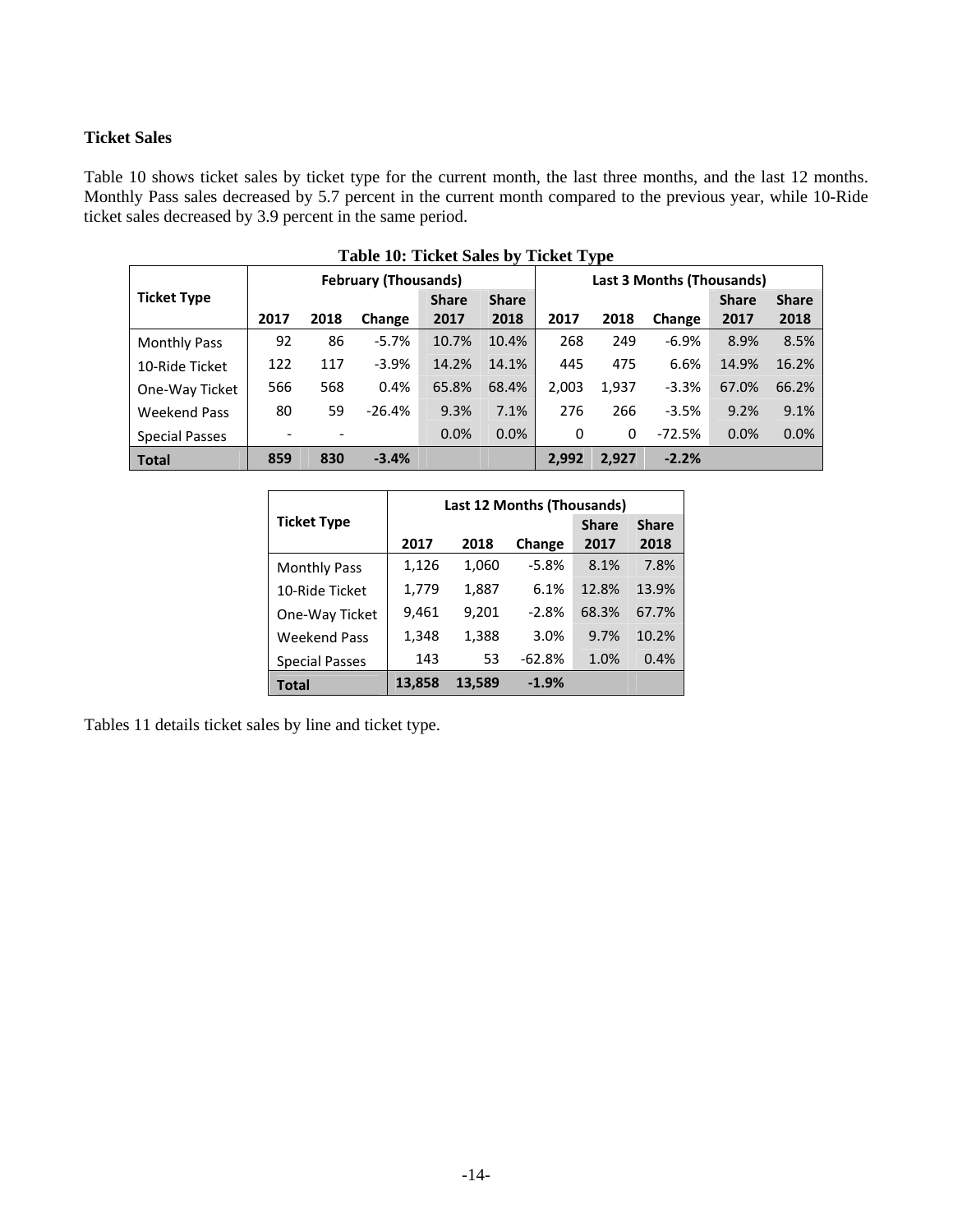|                | <b>Monthly Pass</b>                                 |                      |          |                | 10-Ride Ticket                                      |         |          |
|----------------|-----------------------------------------------------|----------------------|----------|----------------|-----------------------------------------------------|---------|----------|
| Line           | 2017                                                | 2018                 | Change   | Line           | 2017                                                | 2018    | Change   |
| <b>BNSF</b>    | 20,157                                              | 19,195               | $-4.8%$  | <b>BNSF</b>    | 24,399                                              | 24,252  | $-0.6%$  |
| HC             | 1,069                                               | 1,016                | $-5.0%$  | HC             | 977                                                 | 1,037   | 6.1%     |
| $MD-N$         | 7,144                                               | 6,688                | $-6.4%$  | $MD-N$         | 12,122                                              | 11,382  | $-6.1%$  |
| MD-W           | 7,500                                               | 7,106                | $-5.3%$  | MD-W           | 8,256                                               | 7,714   | $-6.6%$  |
| ME             | 9,280                                               | 8,490                | $-8.5%$  | ME             | 12,145                                              | 11,587  | $-4.6%$  |
| <b>NCS</b>     | 2,130                                               | 2,068                | $-2.9%$  | <b>NCS</b>     | 2,518                                               | 2,407   | $-4.4%$  |
| R <sub>l</sub> | 10,466                                              | 9,863                | $-5.8%$  | R <sub>l</sub> | 10,069                                              | 9,681   | $-3.9%$  |
| SWS            | 3,508                                               | 3,385                | $-3.5%$  | SWS            | 3,246                                               | 3,211   | $-1.1%$  |
| UP-N           | 8,646                                               | 8,024                | $-7.2%$  | UP-N           | 18,818                                              | 17,254  | $-8.3%$  |
| UP-NW          | 12,242                                              | 11,518               | $-5.9%$  | UP-NW          | 16,477                                              | 15,729  | $-4.5%$  |
| UP-W           | 9,436                                               | 8,970                | $-4.9%$  | UP-W           | 12,747                                              | 12,822  | 0.6%     |
| <b>Total</b>   | 91,578                                              | 86,323               | $-5.7%$  | <b>Total</b>   | 121,774                                             | 117,076 | $-3.9%$  |
|                | <b>One-Way Ticket (Mobile &amp; Station)</b>        |                      |          |                | <b>One-Way Ticket (Conductor)</b>                   |         |          |
| Line           | 2017                                                | 2018                 | Change   | Line           | 2017                                                | 2018    | Change   |
| <b>BNSF</b>    | 67,921                                              | 72,484               | 6.7%     | <b>BNSF</b>    | 15,506                                              | 12,628  | $-18.6%$ |
| HC             | 2,043                                               | 2,373                | 16.2%    | HC             | 398                                                 | 375     | $-5.8%$  |
| $MD-N$         | 34,736                                              | 38,146               | 9.8%     | $MD-N$         | 14,410                                              | 13,028  | $-9.6%$  |
| MD-W           | 37,006                                              | 38,210               | 3.3%     | MD-W           | 15,846                                              | 13,852  | $-12.6%$ |
| ME             | 69,694                                              | 67,561               | $-3.1%$  | ME             | 20,230                                              | 21,546  | 6.5%     |
| <b>NCS</b>     | 6,312                                               | 7,388                | 17.0%    | <b>NCS</b>     | 4,711                                               | 4,290   | $-8.9%$  |
| R <sub>l</sub> | 37,178                                              | 39,016               | 4.9%     | R <sub>l</sub> | 11,758                                              | 10,748  | $-8.6%$  |
| SWS            | 8,585                                               | 9,832                | 14.5%    | SWS            | 3,151                                               | 2,837   | $-10.0%$ |
| UP-N           | 49,349                                              | 53,994               | 9.4%     | UP-N           | 28,983                                              | 25,035  | $-13.6%$ |
| UP-NW          | 57,307                                              | 58,210               | 1.6%     | UP-NW          | 22,075                                              | 18,408  | $-16.6%$ |
| UP-W           | 43,798                                              | 45,045               | 2.8%     | UP-W           | 14,625                                              | 12,897  | $-11.8%$ |
| <b>Total</b>   | 413,929                                             | 432,259              | 4.4%     | <b>Total</b>   | 151,693                                             | 135,644 | $-10.6%$ |
|                | Weekend, Special, Ravinia Passes (Mobile & Station) |                      |          |                | <b>Weekend, Special, Ravinia Passes (Conductor)</b> |         |          |
| Line           | 2017                                                | 2018                 | Change   | Line           | 2017                                                | 2018    | Change   |
| <b>BNSF</b>    | 7,661                                               | 5,812                | $-24.1%$ | <b>BNSF</b>    | 5,278                                               | 3,486   | $-34.0%$ |
| HC             |                                                     |                      |          | HC             |                                                     |         |          |
| $MD-N$         | 3,849                                               | 3,210                | $-16.6%$ | $MD-N$         | 5,553                                               | 3,355   | $-39.6%$ |
| MD-W           | 3,217                                               | 2,555                | $-20.6%$ | $MD-W$         | 5,615                                               | 3,298   | $-41.3%$ |
| ME             | 5,467                                               | 3,612                | $-33.9%$ | ME             | 2,179                                               | 1,737   | $-20.3%$ |
| <b>NCS</b>     | $\sim$ $-$                                          | $\sim 100$ m $^{-1}$ |          | <b>NCS</b>     |                                                     |         |          |
| RI             | 1,601                                               | 1,594                | $-0.4%$  | <b>RI</b>      | 3,369                                               | 1,899   | $-43.6%$ |
| SWS            | 76                                                  | 92                   | 21.1%    | SWS            | 220                                                 | 114     | $-48.2%$ |
| UP-N           | 3,445                                               | 3,135                | $-9.0%$  | UP-N           | 7,059                                               | 4,706   | $-33.3%$ |
| UP-NW          | 5,853                                               | 5,342                | $-8.7%$  | UP-NW          | 9,336                                               | 7,220   | $-22.7%$ |
| UP-W           | 4,213                                               | 3,672                | $-12.8%$ | UP-W           | 6,121                                               | 4,085   | $-33.3%$ |
| <b>Total</b>   | 35,382                                              | 29,024               | $-18.0%$ | <b>Total</b>   | 44,730                                              | 29,900  | $-33.2%$ |

**Table 11: Ticket Sales by Ticket Type and Line (Current Month)**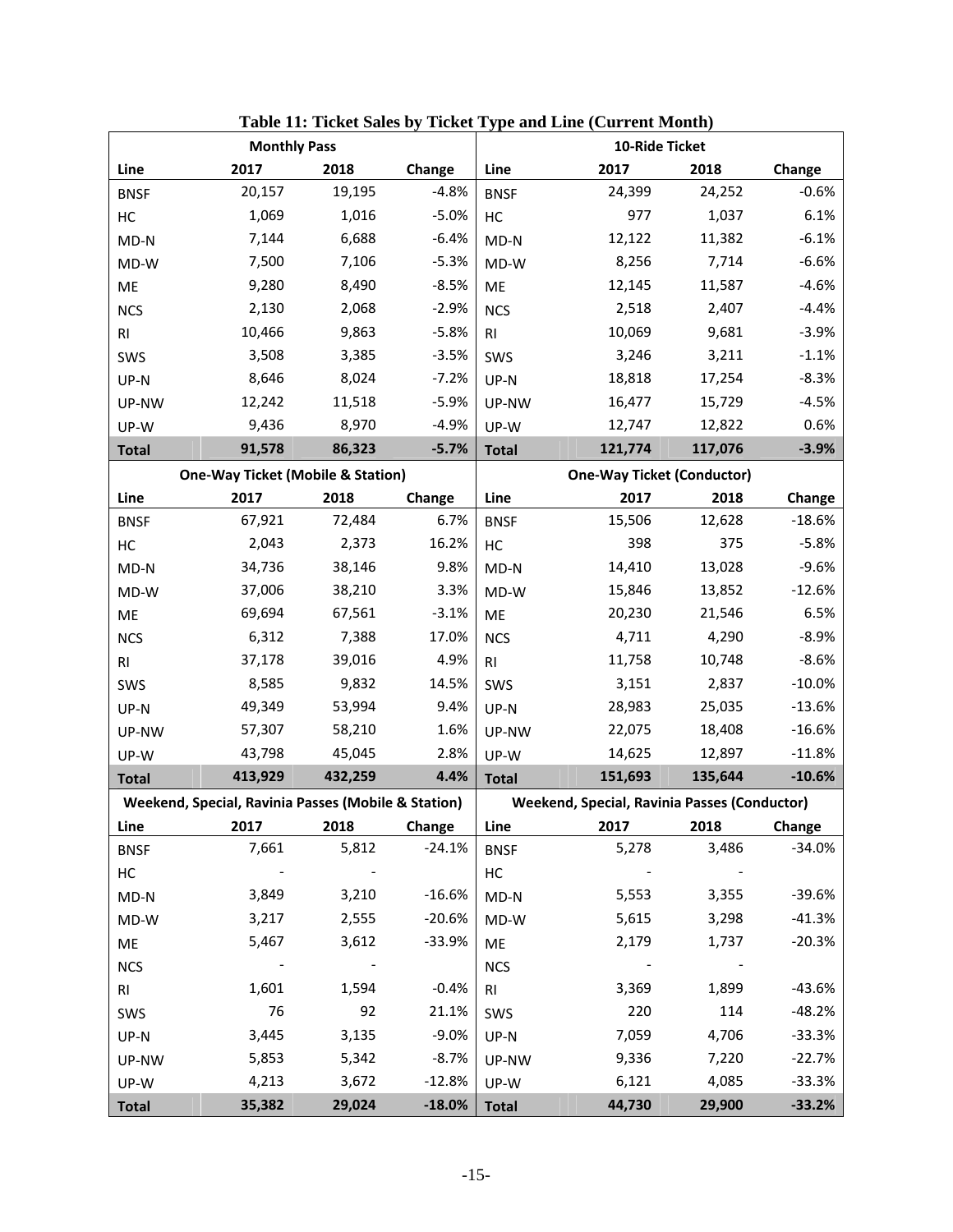Tables 12 and 13 show ticket sales by ticket type, sales channel, and tender type for the current month and year-todate 2017 and 2018. Tables 14 and 15 show total ticket sales by sales channel and tender type for the current month and year-to-date 2017 and 2018.

|                         |                |                          | <b>Monthly Pass (Thousands)</b>   |                      |                      |                          |                          | 10-Ride Ticket (Thousands)                   |                      |                      |
|-------------------------|----------------|--------------------------|-----------------------------------|----------------------|----------------------|--------------------------|--------------------------|----------------------------------------------|----------------------|----------------------|
| <b>Sales Channel</b>    | 2017           | 2018                     | Change                            | <b>Share</b><br>2017 | <b>Share</b><br>2018 | 2017                     | 2018                     | Change                                       | <b>Share</b><br>2017 | <b>Share</b><br>2018 |
| Commuter Benefit        | 29             | 27                       | $-5.9%$                           | 31.7%                | 31.7%                | 11                       | 10                       | $-2.9%$                                      | 8.6%                 | 8.7%                 |
| Conductor               |                |                          |                                   | 0.0%                 | 0.0%                 |                          |                          |                                              | 0.0%                 | 0.0%                 |
| Internet                | $\overline{2}$ | 3                        | 9.9%                              | 2.5%                 | 2.9%                 | 1                        | 1                        | $-16.0%$                                     | 0.9%                 | 0.7%                 |
| Mail                    | 3              | $\overline{\phantom{a}}$ | $-100%$                           | 3.3%                 | 0.0%                 | $\mathbf 0$              | $\overline{\phantom{a}}$ |                                              | 0.0%                 | 0.0%                 |
| <b>Ticket Agent</b>     | 31             | 27                       | $-11.1%$                          | 33.7%                | 31.8%                | 43                       | 35                       | $-18.7%$                                     | 35.3%                | 29.9%                |
| Cash & Other            | $\overline{7}$ | 6                        | $-14.3%$                          |                      |                      | 8                        | 6                        | $-23.8%$                                     |                      |                      |
| Credit Card             | 24             | 21                       | $-10.2%$                          |                      |                      | 35                       | 29                       | $-17.5%$                                     |                      |                      |
| <b>Vending Machine</b>  | 4              | 3                        | $-12.6%$                          | 4.1%                 | 3.8%                 | 10                       | 6                        | $-36.6%$                                     | 7.9%                 | 5.2%                 |
| Cash                    |                |                          |                                   |                      |                      | $\overline{0}$           |                          | $-100%$                                      |                      |                      |
| Credit Card             | 4              | $\overline{3}$           | $-12.6%$                          |                      |                      | 9                        | 6                        | $-35.5%$                                     |                      |                      |
| Ventra App              | 22             | 26                       | 14.3%                             | 24.6%                | 29.8%                | 58                       | 65                       | 12.7%                                        | 47.3%                | 55.5%                |
| Credit Card             | 19             | 22                       | 13.9%                             |                      |                      | 55                       | 62                       | 12.3%                                        |                      |                      |
| Mixed & Other           | 3              | 3                        | 9.9%                              |                      |                      | $\mathbf{1}$             | $\mathbf{1}$             | 10.4%                                        |                      |                      |
| Ventra                  | 0              | $\mathbf{1}$             | 63.0%                             |                      |                      | $\overline{2}$           | $\overline{2}$           | 25.2%                                        |                      |                      |
| <b>Total</b>            | 92             | 86                       | $-5.7%$                           |                      |                      | 122                      | 117                      | $-3.9%$                                      |                      |                      |
|                         |                |                          | <b>One-Way Ticket (Thousands)</b> |                      |                      |                          |                          | Weekend, Special, Ravinia Passes (Thousands) |                      |                      |
| <b>Sales Channel</b>    | 2017           | 2018                     | Change                            | <b>Share</b><br>2017 | <b>Share</b><br>2018 | 2017                     | 2018                     | Change                                       | <b>Share</b><br>2017 | <b>Share</b><br>2018 |
| <b>Commuter Benefit</b> |                |                          |                                   | 0.0%                 | 0.0%                 | $\overline{\phantom{a}}$ |                          |                                              | 0.0%                 | 0.0%                 |
| Conductor               | 152            | 136                      | $-10.6%$                          | 26.8%                | 23.9%                | 45                       | 30                       | $-33.2%$                                     | 55.8%                | 50.7%                |
| Internet                |                |                          |                                   | 0.0%                 | 0.0%                 |                          |                          |                                              | 0.0%                 | 0.0%                 |
| Mail                    |                |                          |                                   | 0.0%                 | 0.0%                 |                          |                          |                                              |                      | 0.0%                 |
| <b>Ticket Agent</b>     | 186            |                          |                                   |                      |                      |                          |                          |                                              | 0.0%                 |                      |
| Cash & Other            |                | 155                      | $-16.9%$                          | 33.0%                | 27.3%                | 11                       | 6                        | $-44.3%$                                     | 14.2%                | 10.7%                |
|                         | 113            | 90                       | $-20.2%$                          |                      |                      | 6                        | 3                        | $-49.1%$                                     |                      |                      |
| Credit Card             | 74             | 65                       | $-11.8%$                          |                      |                      | 5                        | 3                        | $-38.0%$                                     |                      |                      |
| <b>Vending Machine</b>  | 34             | 20                       | $-39.3%$                          | 5.9%                 | 3.6%                 | 4                        | $\overline{2}$           | $-49.4%$                                     | 5.3%                 | 3.7%                 |
| Cash                    | 12             | $\blacksquare$           | $-100%$                           |                      |                      | $\mathbf{1}$             | $\frac{1}{2}$            | $-100%$                                      |                      |                      |
| Credit Card             | 22             | 20                       | $-7.3%$                           |                      |                      | 3                        | $\overline{2}$           | $-36.5%$                                     |                      |                      |
| Ventra App              | 194            | 257                      | 32.5%                             | 34.3%                | 45.2%                | 20                       | 21                       | 4.0%                                         | 24.6%                | 34.8%                |
| Credit Card             | 169            | 227                      | 34.0%                             |                      |                      | 18                       | 19                       | 6.4%                                         |                      |                      |
| Mixed & Other           | $\overline{2}$ | $\mathsf{3}$             | 24.2%                             |                      |                      | 0                        | 0                        | $-11.2%$                                     |                      |                      |
| Ventra                  | 23             | 28                       | 21.9%                             |                      |                      | 2                        | 2                        | $-16.5%$                                     |                      |                      |

| Table 12: Ticket Sales by Ticket Type, Sales Channel, and Tender Type (Current Month) |
|---------------------------------------------------------------------------------------|
|---------------------------------------------------------------------------------------|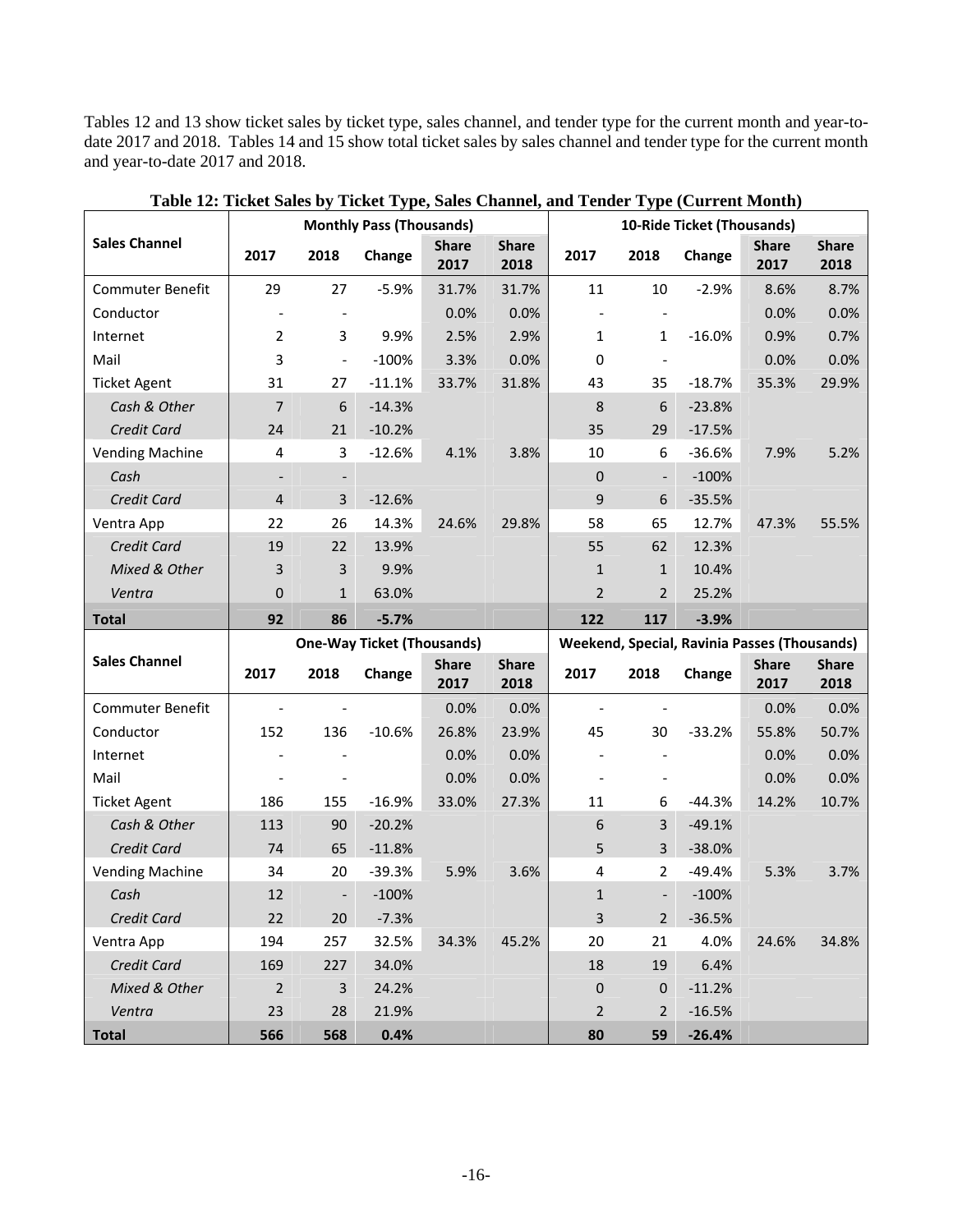|                         |                              |                          | <b>Monthly Pass (Thousands)</b>   |                      |                      |                              |                          | 10-Ride Ticket (Thousands)                   |                      |                      |
|-------------------------|------------------------------|--------------------------|-----------------------------------|----------------------|----------------------|------------------------------|--------------------------|----------------------------------------------|----------------------|----------------------|
| <b>Sales Channel</b>    | 2017                         | 2018                     | Change                            | <b>Share</b><br>2017 | <b>Share</b><br>2018 | 2017                         | 2018                     | Change                                       | <b>Share</b><br>2017 | <b>Share</b><br>2018 |
| <b>Commuter Benefit</b> | 8                            | 55                       | $-5.8%$                           | 31.6%                | 32.0%                | 21                           | 21                       | 0.1%                                         | 7.0%                 | 6.5%                 |
| Conductor               |                              |                          |                                   | 0.0%                 | 0.0%                 |                              | $\overline{\phantom{a}}$ |                                              | 0.0%                 | 0.0%                 |
| Internet                | 5                            | 5                        | 10.7%                             | 2.6%                 | 3.0%                 | 3                            | 3                        | 1.0%                                         | 0.9%                 | 0.9%                 |
| Mail                    | 6                            | $\overline{\phantom{0}}$ | $-100%$                           | 3.4%                 | 0.0%                 | 0                            | $\blacksquare$           |                                              | 0.0%                 | 0.0%                 |
| <b>Ticket Agent</b>     | 61                           | 54                       | $-11.9%$                          | 33.3%                | 31.5%                | 114                          | 108                      | $-5.4%$                                      | 37.0%                | 32.8%                |
| Cash & Other            | 12                           | 10                       | $-14.0%$                          |                      |                      | 20                           | 17                       | $-15.5%$                                     |                      |                      |
| Credit Card             | 49                           | 44                       | $-11.4%$                          |                      |                      | 94                           | 91                       | $-3.3%$                                      |                      |                      |
| <b>Vending Machine</b>  | 9                            | 7                        | $-24.8%$                          | 4.7%                 | 3.8%                 | 25                           | 13                       | $-47.7%$                                     | 8.2%                 | 4.0%                 |
| Cash                    | $\qquad \qquad \blacksquare$ | $\overline{\phantom{a}}$ |                                   |                      |                      | $\mathbf{1}$                 | $\overline{\phantom{a}}$ | $-100%$                                      |                      |                      |
| Credit Card             | 9                            | $\overline{7}$           | $-24.8%$                          |                      |                      | 25                           | 13                       | $-46.6%$                                     |                      |                      |
| Ventra App              | 45                           | 51                       | 13.5%                             | 24.3%                | 29.7%                | 145                          | 183                      | 26.7%                                        | 46.9%                | 55.8%                |
| Credit Card             | 40                           | 45                       | 12.8%                             |                      |                      | 137                          | 173                      | 25.8%                                        |                      |                      |
| Mixed & Other           | 4                            | 4                        | 8.2%                              |                      |                      | 2                            | 3                        | 32.2%                                        |                      |                      |
| Ventra                  | $\mathbf{1}$                 | 1                        | 67.8%                             |                      |                      | 5                            | 8                        | 46.4%                                        |                      |                      |
| <b>Total</b>            | 184                          | 172                      | $-6.9%$                           |                      |                      | 308                          | 329                      | 6.6%                                         |                      |                      |
|                         |                              |                          | <b>One-Way Ticket (Thousands)</b> |                      |                      |                              |                          | Weekend, Special, Ravinia Passes (Thousands) |                      |                      |
| <b>Sales Channel</b>    | 2017                         | 2018                     | Change                            | <b>Share</b><br>2017 | <b>Share</b><br>2018 | 2017                         | 2018                     | Change                                       | <b>Share</b><br>2017 | <b>Share</b><br>2018 |
| Commuter Benefit        |                              |                          |                                   | 0.0%                 | 0.0%                 | $\overline{\phantom{a}}$     | $\overline{\phantom{a}}$ |                                              | 0.0%                 | 0.0%                 |
| Conductor               | 324                          | 289                      | $-10.5%$                          | 26.9%                | 24.3%                | 97                           | 74                       | $-23.9%$                                     | 58.5%                | 54.0%                |
| Internet                |                              |                          |                                   | 0.0%                 | 0.0%                 |                              |                          |                                              | 0.0%                 | 0.0%                 |
| Mail                    |                              |                          |                                   | 0.0%                 | 0.0%                 | $\qquad \qquad \blacksquare$ |                          |                                              | 0.0%                 | 0.0%                 |
| <b>Ticket Agent</b>     | 393                          | 332                      | $-15.6%$                          | 32.7%                | 27.8%                | 22                           | 15                       | $-30.8%$                                     | 13.3%                | 11.2%                |
| Cash & Other            | 238                          | 194                      | $-18.2%$                          |                      |                      | 13                           | 8                        | $-35.1%$                                     |                      |                      |
| Credit Card             |                              |                          |                                   |                      |                      |                              |                          |                                              |                      |                      |
|                         | 156                          | 137                      | $-11.8%$                          |                      |                      | 10                           | 7                        | $-25.2%$                                     |                      |                      |
| <b>Vending Machine</b>  | 75                           | 40                       | $-46.4%$                          | 6.2%                 | 3.4%                 | 8                            | 4                        | $-46.8%$                                     | 4.6%                 | 3.0%                 |
| Cash                    | 30                           | $\overline{\phantom{a}}$ | $-100%$                           |                      |                      | $\overline{2}$               | $\overline{\phantom{a}}$ | $-100%$                                      |                      |                      |
| Credit Card             | 45                           | 40                       | $-11.5%$                          |                      |                      | 6                            | $\overline{4}$           | $-30.6%$                                     |                      |                      |
| Ventra App              | 409                          | 531                      | 29.8%                             | 34.1%                | 44.5%                | 39                           | 44                       | 11.5%                                        | 23.5%                | 31.8%                |
| Credit Card             | 357                          | 469                      | 31.6%                             |                      |                      | 35                           | 40                       | 13.6%                                        |                      |                      |
| Mixed & Other           | 4                            | 5                        | 21.3%                             |                      |                      | 0                            | $\mathbf 0$              | $-9.3%$                                      |                      |                      |
| Ventra                  | 48                           | 56                       | 17.4%                             |                      |                      | 4                            | 3                        | $-5.7%$                                      |                      |                      |

**Table 13: Ticket Sales by Ticket Type, Sales Channel, and Tender Type (Year-to-date)**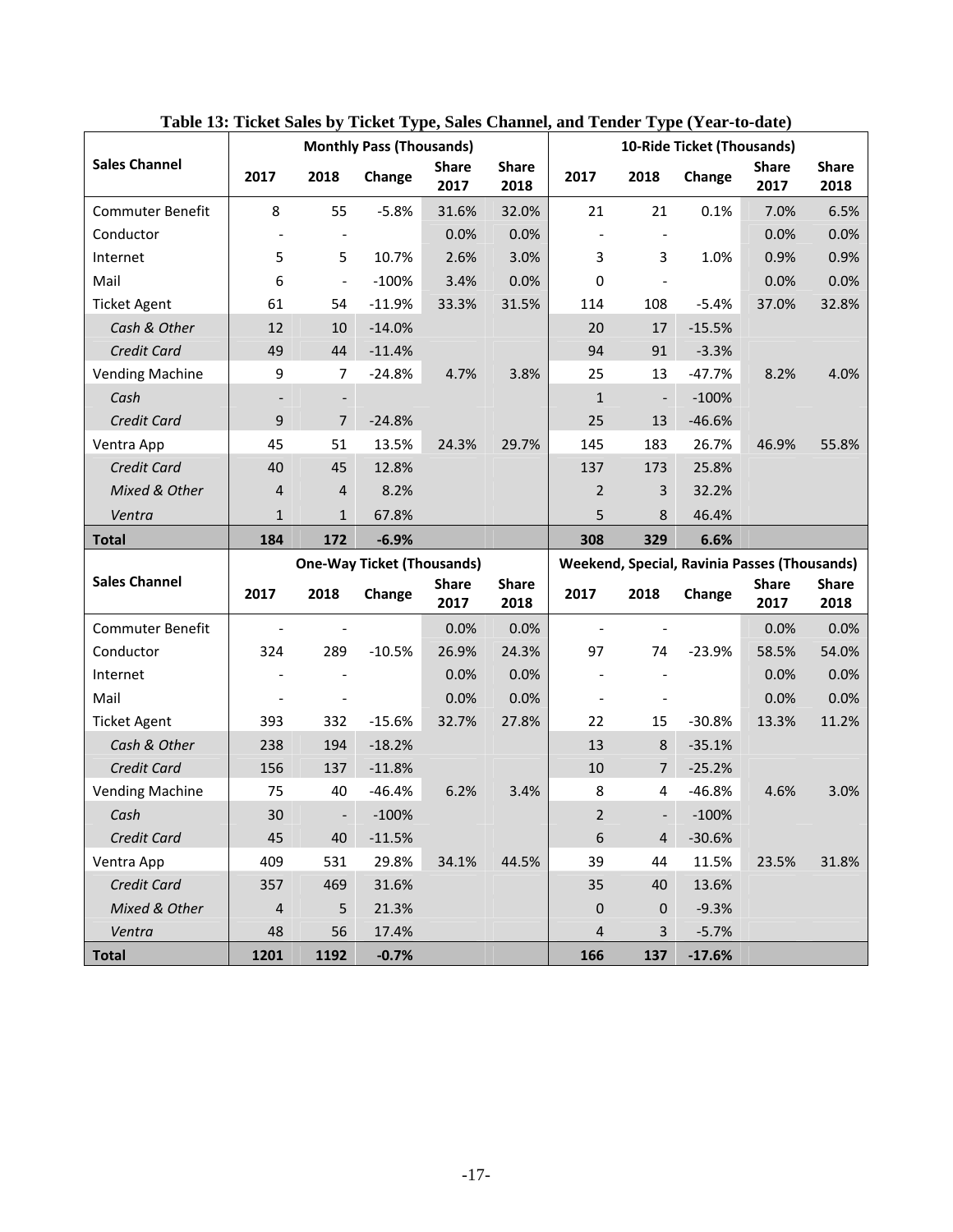|                         | All Ticket Types (Thousands) |                   |          |                      |                      |  |  |
|-------------------------|------------------------------|-------------------|----------|----------------------|----------------------|--|--|
| <b>Sales Channel</b>    | 2017                         | 2018              | Change   | <b>Share</b><br>2017 | <b>Share</b><br>2018 |  |  |
| <b>Commuter Benefit</b> | 40                           | 38                | $-5.1%$  | 4.6%                 | 4.5%                 |  |  |
| Conductor               | 196                          | 166               | $-15.7%$ | 22.9%                | 19.9%                |  |  |
| Internet                | 3                            | 3                 | 1.8%     | 0.4%                 | 0.4%                 |  |  |
| Mail                    | 3                            | $\qquad \qquad -$ | $-100%$  | 0.4%                 | 0.0%                 |  |  |
| Ticket Agent            | 272                          | 224               | $-17.7%$ | 31.6%                | 26.9%                |  |  |
| Cash & Other            | 134                          | 105               | $-21.5%$ |                      |                      |  |  |
| Credit Card             | 138                          | 118               | $-13.9%$ |                      |                      |  |  |
| <b>Vending Machine</b>  | 51                           | 32                | -37.7%   | 6.0%                 | 3.8%                 |  |  |
| Cash                    | 13                           |                   | $-100%$  |                      |                      |  |  |
| Credit Card             | 39                           | 32                | $-17.3%$ |                      |                      |  |  |
| Ventra App              | 294                          | 368               | 25.3%    | 34.2%                | 44.3%                |  |  |
| Credit Card             | 261                          | 329               | 26.1%    |                      |                      |  |  |
| Mixed & Other           | 6                            | 7                 | 14.2%    |                      |                      |  |  |
| Ventra                  | 27                           | 32                | 20.0%    |                      |                      |  |  |
| <b>Total</b>            | 859                          | 830               | $-3.4%$  |                      |                      |  |  |

**Table 14: Total Ticket Sales by Sales Channel and Tender Type (Current Month)** 

**Table 15: Total Ticket Sales by Sales Channel and Tender Type (Year-to-date)** 

|                         | <b>All Ticket Types (Thousands)</b> |       |          |                      |                      |  |  |  |
|-------------------------|-------------------------------------|-------|----------|----------------------|----------------------|--|--|--|
| <b>Sales Channel</b>    | 2017                                | 2018  | Change   | <b>Share</b><br>2017 | <b>Share</b><br>2018 |  |  |  |
| <b>Commuter Benefit</b> | 80                                  | 76    | $-4.2%$  | 4.3%                 | 4.2%                 |  |  |  |
| Conductor               | 421                                 | 363   | $-13.6%$ | 22.6%                | 19.9%                |  |  |  |
| Internet                | 8                                   | 8     | 7.1%     | 0.4%                 | 0.4%                 |  |  |  |
| Mail                    | 6                                   |       | $-100%$  | 0.3%                 | 0.0%                 |  |  |  |
| <b>Ticket Agent</b>     | 591                                 | 509   | $-13.9%$ | 31.8%                | 27.8%                |  |  |  |
| Cash & Other            | 282                                 | 230   | $-18.5%$ |                      |                      |  |  |  |
| Credit Card             | 309                                 | 279   | $-9.6%$  |                      |                      |  |  |  |
| <b>Vending Machine</b>  | 117                                 | 64    | $-45.1%$ | 6.3%                 | 3.5%                 |  |  |  |
| Cash                    | 32                                  |       | $-100\%$ |                      |                      |  |  |  |
| Credit Card             | 85                                  | 64    | $-24.5%$ |                      |                      |  |  |  |
| Ventra App              | 638                                 | 809   | 26.8%    | 34.3%                | 44.2%                |  |  |  |
| Credit Card             | 569                                 | 727   | 27.8%    |                      |                      |  |  |  |
| Mixed & Other           | 11                                  | 13    | 17.6%    |                      |                      |  |  |  |
| Ventra                  | 58                                  | 69    | 19.4%    |                      |                      |  |  |  |
| Total                   | 1,860                               | 1,830 | $-1.6%$  |                      |                      |  |  |  |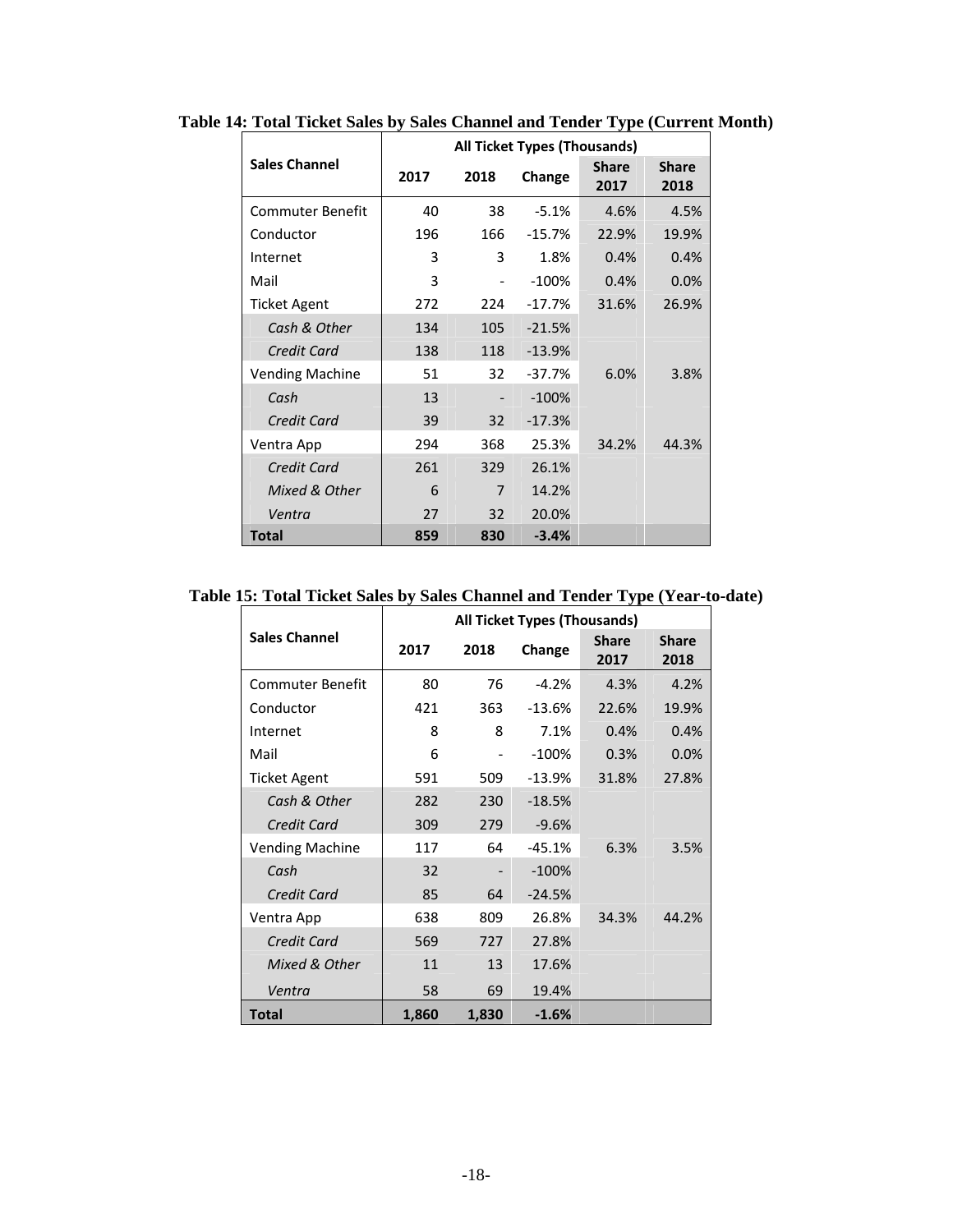## *Link-Up and PlusBus Sales*

Sales of CTA Link-Up passes declined by 8.1 percent in the current month compared to the previous year, and sales of Pace PlusBus passes declined by 8.9 percent in the same period. Table 16 shows Link-Up and PlusBus sales by month for 2017 and 2018.

| Month          | 2017    |                | $ep$ and $1 \text{ days}$ $\omega$ $\omega$ $\omega$<br>2018 |                | Change  |                | Mobile Share (2018) |                |
|----------------|---------|----------------|--------------------------------------------------------------|----------------|---------|----------------|---------------------|----------------|
|                | Link-Up | <b>PlusBus</b> | Link-Up                                                      | <b>PlusBus</b> | Link-Up | <b>PlusBus</b> | Link-Up             | <b>PlusBus</b> |
| Jan            | 3,414   | 1,276          | 3,090                                                        | 1,177          | $-9.5%$ | $-7.8%$        | 22.8%               | 17.9%          |
| Feb            | 3,346   | 1,284          | 3,120                                                        | 1,155          | $-6.8%$ | $-10.0\%$      | 23.0%               | 17.5%          |
| Mar            | 3,278   | 1,287          |                                                              |                |         |                |                     |                |
| Apr            | 3,179   | 1,226          |                                                              |                |         |                |                     |                |
| May            | 3,132   | 1,201          |                                                              |                |         |                |                     |                |
| Jun            | 3,058   | 1,152          |                                                              |                |         |                |                     |                |
| Jul            | 2,817   | 1,132          |                                                              |                |         |                |                     |                |
| Aug            | 2,971   | 1,175          |                                                              |                |         |                |                     |                |
| Sep            | 2,911   | 1,186          |                                                              |                |         |                |                     |                |
| Oct            | 3,030   | 1,239          |                                                              |                |         |                |                     |                |
| Nov            | 3,084   | 1,232          |                                                              |                |         |                |                     |                |
| <b>Dec</b>     | 2,814   | 1,063          |                                                              |                |         |                |                     |                |
| Year-to-date   | 6,760   | 2,560          | 6,210                                                        | 2,332          | $-8.1%$ | $-8.9%$        | 22.9%               | 17.7%          |
| Last 3 Months  | 9,950   | 3,734          | 9,024                                                        | 3,395          | $-9.3%$ | $-9.1%$        | 22.3%               | 17.7%          |
| Last 12 Months | 40,397  | 15,196         | 36,484                                                       | 14,225         | $-9.7%$ | $-6.4%$        | 20.3%               | 16.3%          |

| Table 16: Link-Up and PlusBus Sales |
|-------------------------------------|
|-------------------------------------|